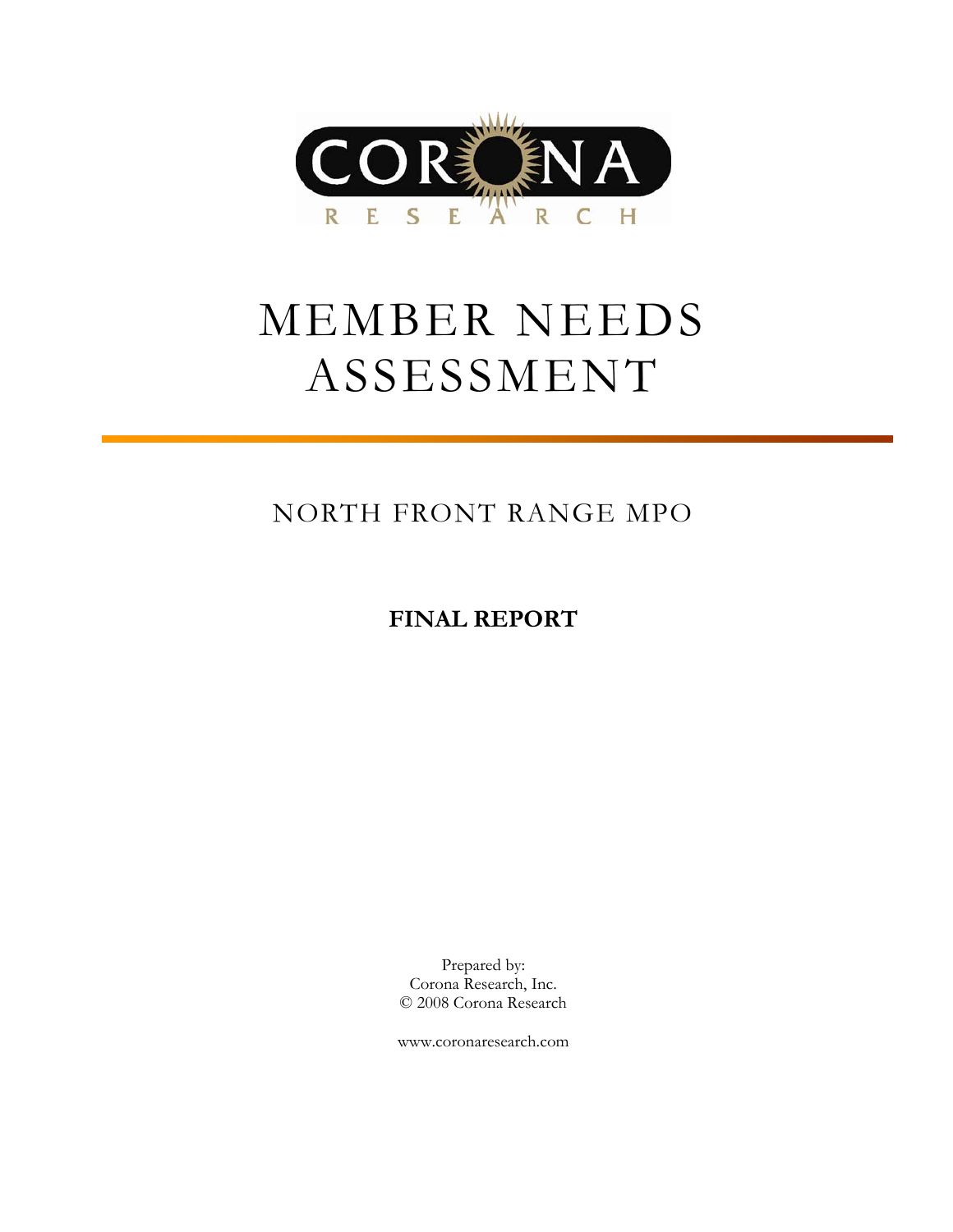## TABLE OF CONTENTS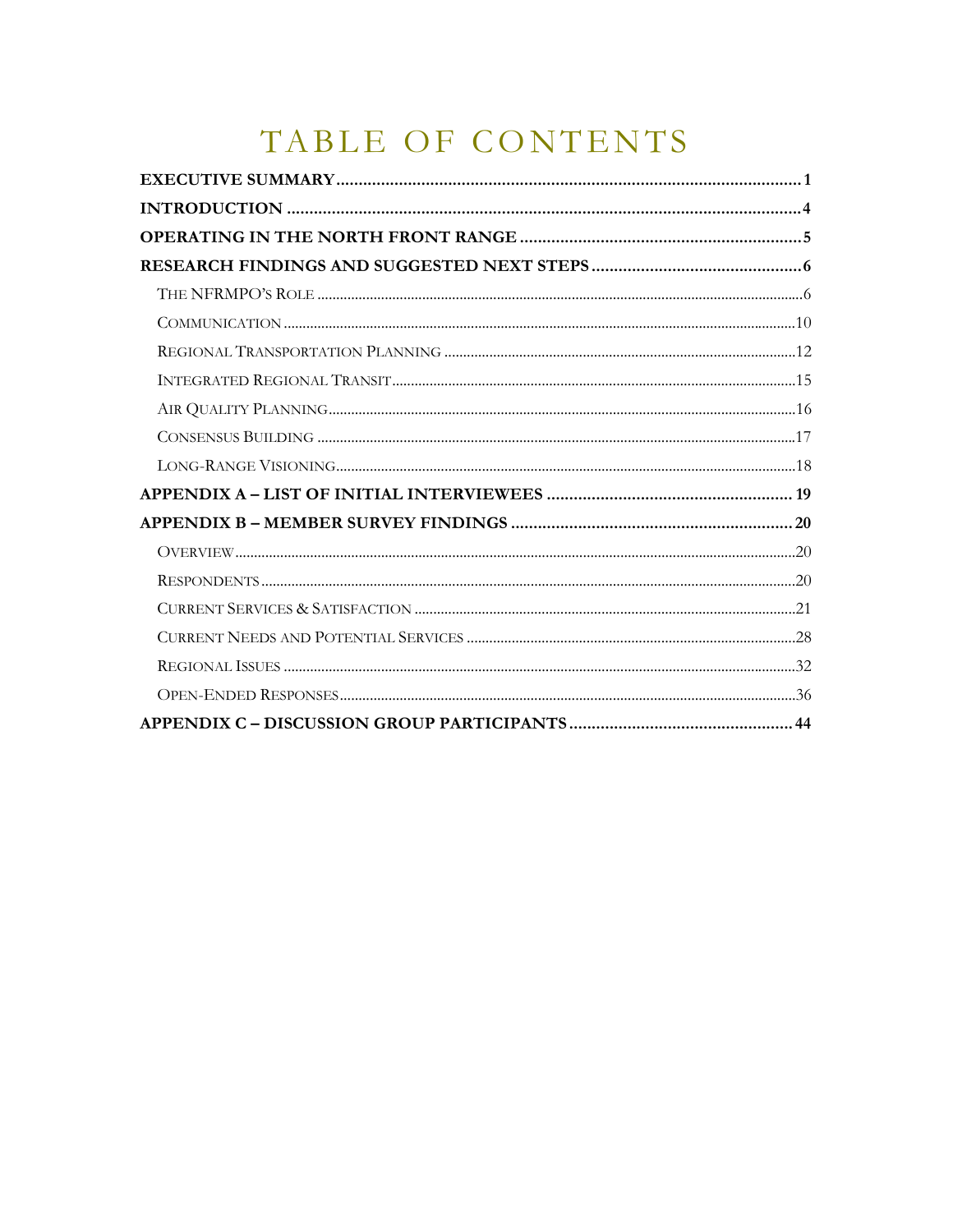#### **EXECUTIVE SUMMARY**

<span id="page-2-0"></span>Corona was retained by the North Front Range Metropolitan Planning Organization (NFRMPO or MPO) in May 2008 to conduct a functional options study. Further discussion of the proposed study revealed that the MPO was very interested in understanding the needs of its members. The scope of work was revised to encompass a member needs assessment and included: initial data gathering from nine interviewees, a review of background information about the MPO, a survey of MPO members with 50 responses, and three discussion groups.

The North Front Range Metropolitan Planning Organization is a federally-designated transportation planning organization and state-designated air quality planning agency that serves a region in Colorado with 15 member jurisdictions. Once an area defined by college towns, small towns, and rural areas, it is now a burgeoning network of bedroom communities and employment centers challenged by increasing east-west traffic flows, north-south commutes, and growing needs within individual communities. The MPO region has a strong sense of place and culture; some aspects of the culture are shared and others are unique. A history of contention over resources and taxes continues to impact cross-jurisdictional relationships and trust. In addition, struggles between larger jurisdictions and smaller ones are not uncommon.

The region has found itself with dwindling state and federal funds to support transportation improvements. Those funds have not been sufficient to cover the numerous regional needs, thus causing local governments to be more protective of their local funds and to focus on immediate issues.

#### **KEY FINDINGS AND SUGGESTED NEXT STEPS**

#### **THE NFRMPO'S ROLE**

Approximately one-third to one-half of survey respondents recognize the value of the MPO's regional role as exemplified by its technical work, as well as its role as a forum for consensus building and visioning. When asked to identify the MPO's strengths, survey respondents wrote that the MPO provides a regional forum, a regional voice, and "regional and long-term perspectives." MPO members recognize that its regional nature is a strength. In fact, 68% of survey respondents indicated they would choose to belong to the MPO if it was solely their decision.

While the survey showed satisfaction with the MPO overall, some respondents expressed dissatisfaction, and several discussion group participants expressed strong concerns. It appears that some members do not fully understand the MPO's role or its mandated responsibility. Or, at a deeper level, they may understand the role but simply not support it. Some members are not clear about how the MPO adds value to the region beyond its ability to distribute funding.

The MPO's Planning Council sets the organization's strategic direction and annual priorities. The Planning Council also is responsible for ensuring that the organization fulfills its federally mandated role, which goes beyond the limited role that some members would prefer. An MPO from another state mentioned that a primary function of their Planning Council is to build community and intergovernmental consensus.

#### Suggested Next Steps

1. Continue to make the case for the value of regional cooperative work. The Planning Council and MPO staff need to emphasize that a regional process accessible to members of all sizes results in a stronger region. The MPO is also encouraged to study effective

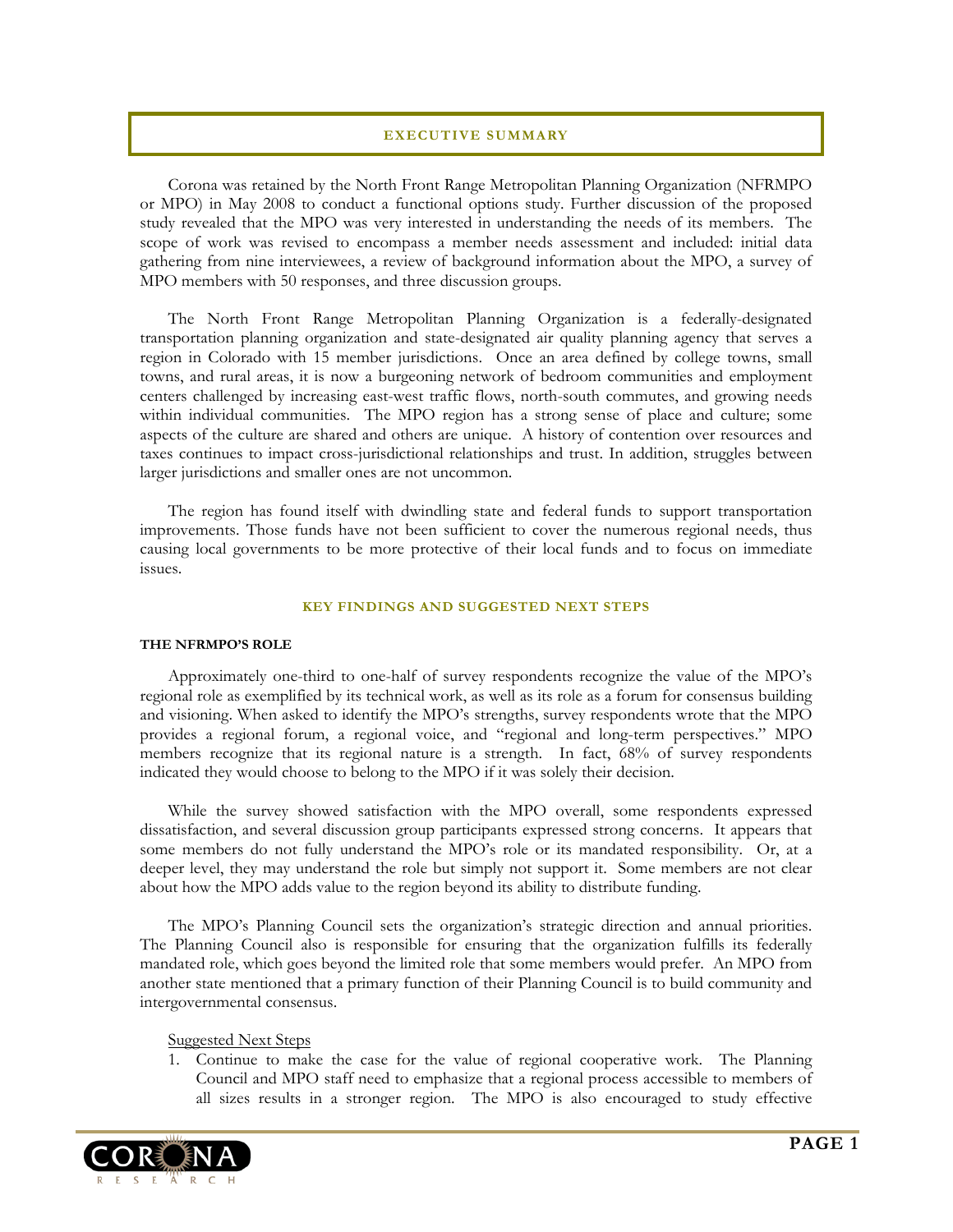strategies used by other regionally-oriented organizations to build this common commitment.

- 2. Establish a practice whereby individual communities work together to address smaller-scale issues that are important to them. The MPO can support this practice by providing technical expertise and support on the issues.
- 3. Strengthen the Planning Council's ability to maintain continuity of leadership and common commitment as members turn over.
- 4. Ask other MPOs what they have done to build trust and foster effective communication between the various stakeholder groups. This would include specific approaches and tools used by their Planning Councils.

#### **COMMUNICATION**

Survey respondents are aware of the MPO's current services, programs and products, with 45% to 90% stating moderate to very high awareness of 14 specific items. In terms of specific communication strategies, 58% to 74% of respondents found the website, meetings, press releases, newsletter and annual reports to be very useful to somewhat useful.

Turnover on the Planning Council and among representatives on the TAC and TAG impacts the effectiveness of meetings and ongoing communications.

#### Suggested Next Steps

- 5. Planning Council, TAC and TAG members need to stay actively engaged if they want the MPO to improve. Effective joint leadership between the Board Chair and Executive Director has proven to be critical to success for nonprofit organizations like the MPO.
- 6. Staff leadership needs to stay actively involved with the MPO. Ongoing communication between elected officials and staff leadership will foster engagement and commitment.
- 7. Identify communication strategies that would more effectively reach those who are dissatisfied. This information can be used to create an updated communications plan.
- 8. Continue to improve communication between Planning Council members and their constituencies, including their staff. Planning Council members play an important role in communicating with and supporting the involvement of their respective staff members. The MPO can support communication between staff members and elected officials on specific issues of concern to their jurisdictions.

#### **REGIONAL TRANSPORTATION PLANNING**

Overall, survey respondents placed a high value on regional transportation planning. They also recognize the challenges in doing this work in the NFR. When asked "Which statement best describes your stance towards regional transportation planning?", 68% agreed there should be more regional transportation planning and coordination between communities, 22% said the current level was adequate, and 4% said it was too much.

Survey and discussion group participants expressed a need for the MPO to focus on subregional issues, including helping to align regional and local transportation plans. This approach would help members to effectively address pressing issues and allow the MPO to focus on problems – and

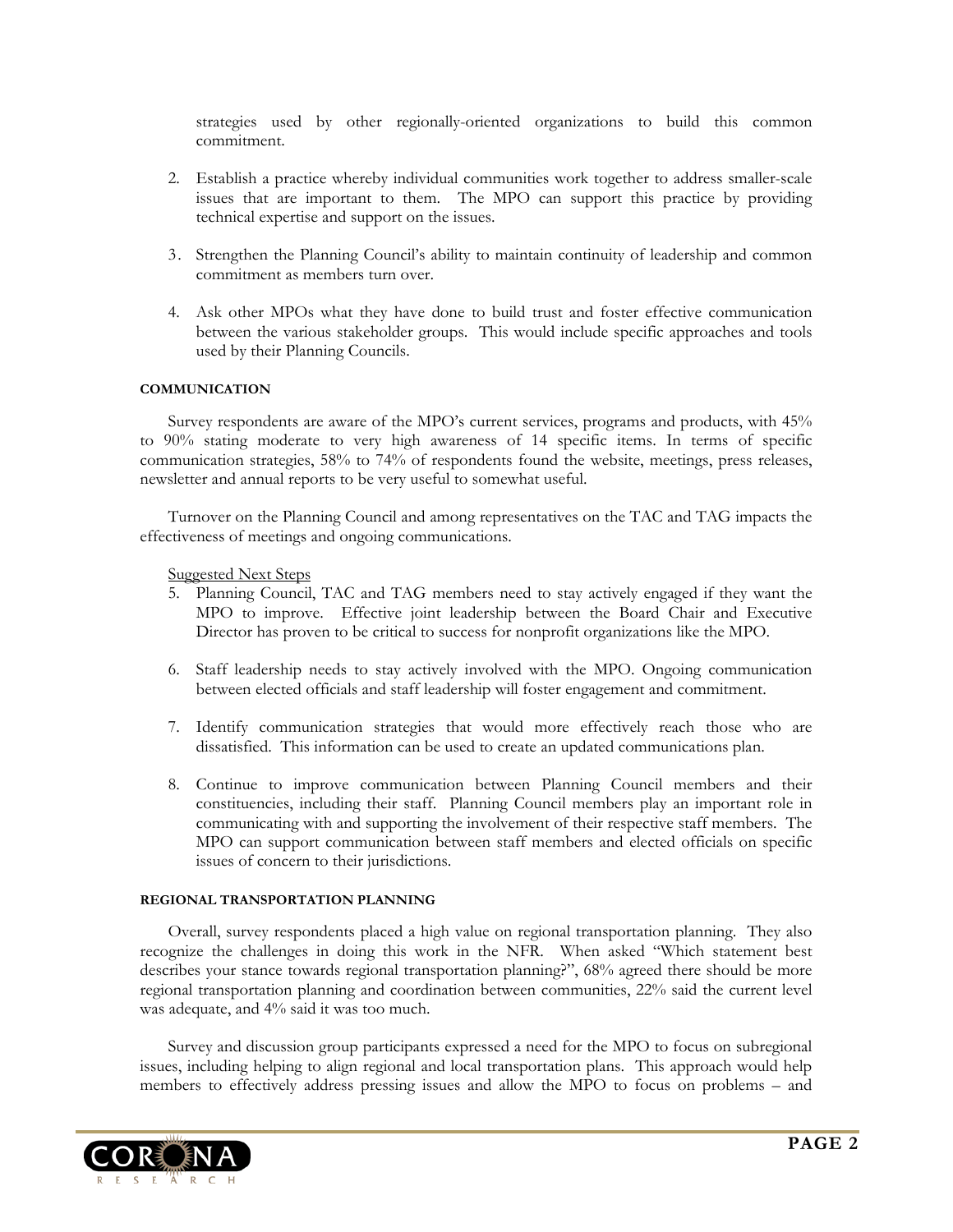resolve them successfully. Consistent with the above recommendations, discussion group participants suggested that the MPO focus on smaller, more doable projects.

#### Suggested Next Steps

- 9. Focus on smaller projects to address common areas of concern in sub-regions, help members devise win/win approaches, and create positive momentum.
- 10. Communicate tangible impacts on a regular basis and illustrate how these smaller projects connect to regional issues.

#### **INTEGRATED REGIONAL TRANSIT**

While there is a recognized need for integrated regional transit and support for the MPO to play a larger role in achieving it, members do not share a common definition of the term "integrated" as it applies to regional transit.

Suggested Next Step

11. Convene a group of MPO members to define integrated regional transit for the NFR.

#### **AIR QUALITY PLANNING**

Approximately one-half of MPO members find this service to be valuable and are satisfied with it, and one-quarter do not.

#### **Suggested Next Step**

12. Further educate members on the MPO's role in air quality planning and ascertain how the MPO can better satisfy their needs in this area, assuming there are unmet needs.

#### **CONSENSUS BUILDING**

MPO members recognize a need for more consensus building in the region. While some have been satisfied with prior efforts, others have not and would like to see changes made.

#### Suggested Next Steps

- 13. Determine specifically what has been working and not working with consensus building efforts. Use that information to create a process and protocols for consensus building going forward, and buy in to using that approach.
- 14. Revisit and reaffirm the values statements included in the Strategic Action Plan, as they speak to the importance of collaboration and consensus building.

#### **LONG-RANGE VISIONING**

There is support among MPO members for long-range visioning and some concern with Embrace Colorado™.

#### Suggested Next Step

15. Clearly distinguish the MPO's work in long-range visioning from that of Embrace Colorado™.

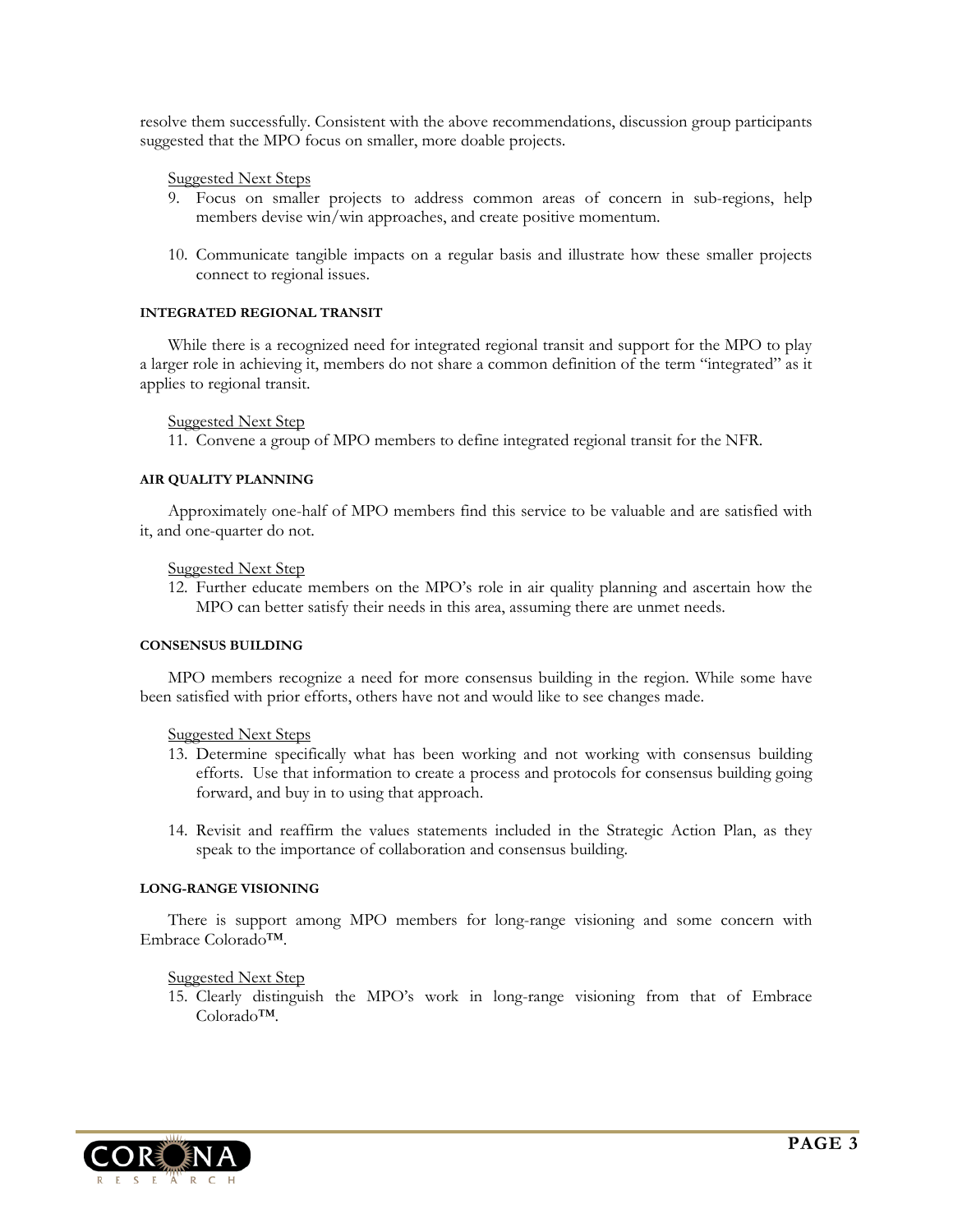## <span id="page-5-0"></span>MEMBER NEEDS ASSESSMENT

COMBINED RESEARCH FINDINGS

#### **INTRODUCTION**

Corona Research is pleased to present this member needs assessment report to the North Front Range Metropolitan Planning Organization (NFRMPO or MPO).

Corona was retained by the MPO in May 2008 to conduct a functional options study. Further discussion of the proposed study revealed that the MPO was very interested in understanding the needs of its members. Thus, the scope of work was revised to encompass a member needs assessment rather than a specific study of functional areas. This report includes a summary of all research conducted by Corona Research as part of the Member Needs Assessment.

- **Initial research** Corona conducted background research to familiarize itself with the MPO's tactical and strategic issues; gain insight into perspectives of the MPO; and identify how the NFRMPO's services compare to other, similar MPOs across the country. The consultant reviewed the MPO's statutory guidelines, Planning Council documents, various products, website, and its five-year Strategic Action Plan (2003-2008). In addition, nine interviews were conducted with other MPOs, representatives from the business community, and local and state government agencies.
- **Member needs survey** MPO members and stakeholders were surveyed to gain perspectives and opinions about the MPO's role, services, communications, and overall satisfaction. The survey focused on "what" the MPO provides. Fifty people participated in the survey.
- **Member discussion groups** Three discussion groups were organized to further explore specific topics identified in the member survey. A total of 27 people participated in the groups, including elected officials, transit providers, municipal and jurisdictional managers, as well as public works directors and staff. While the discussions gathered perspectives on some specific topics (e.g., integrated regional transit), many participating members sought a forum to share their opinions about how the MPO fulfills its mission and role. Some participants needed to vent to a neutral party. Corona decided it was more important to hear those points of view rather than appear to squelch them. The groups provided additional insights on the diverse array of stakeholder expectations in the MPO's service area and the challenges of building regional cooperation.

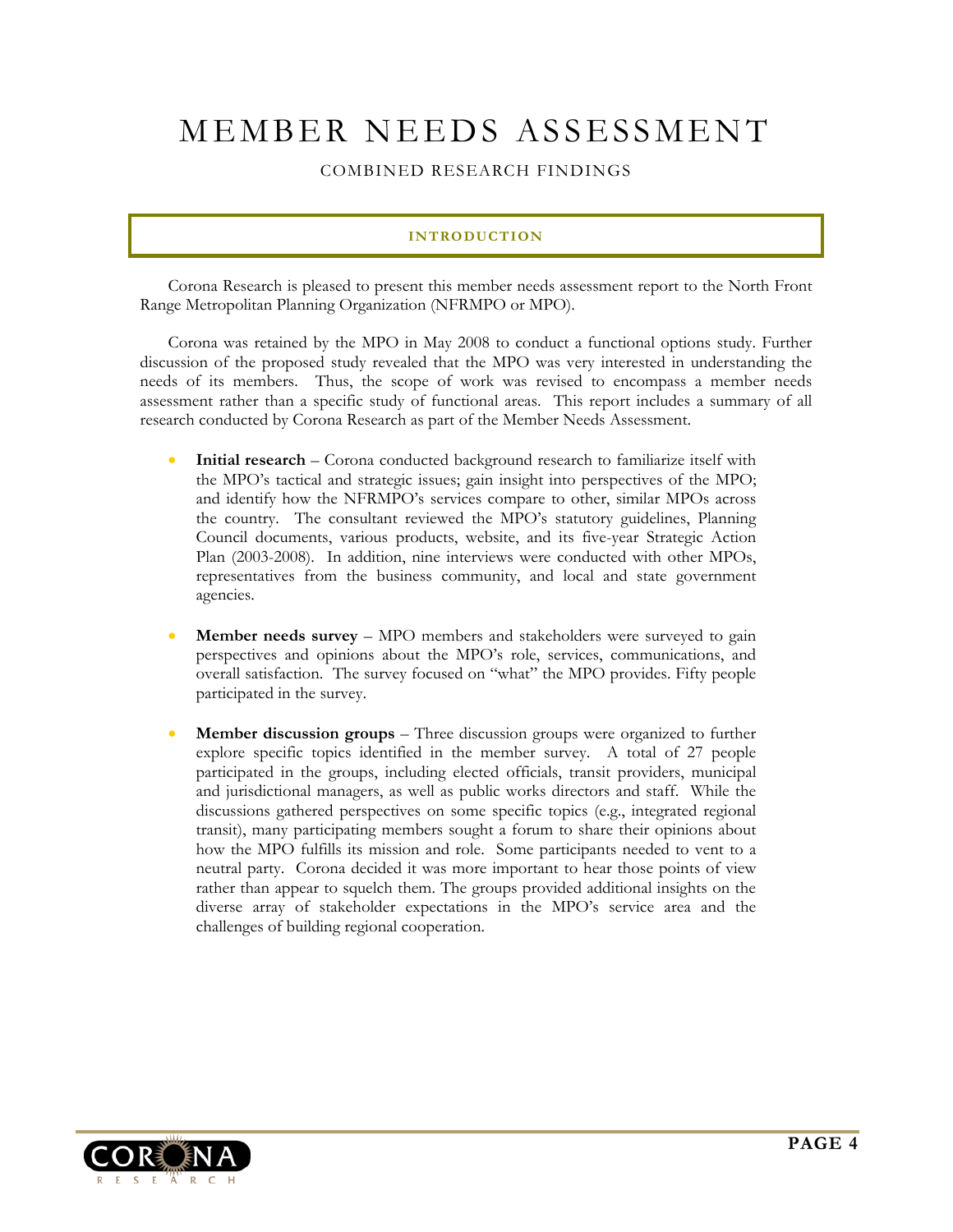#### **OPERATING IN THE NORTH FRONT RANGE**

<span id="page-6-0"></span>The North Front Range Metropolitan Planning Organization is a federally-designated transportation planning organization and state-designated air quality planning agency that serves a region along the North Front Range of Colorado. The MPO's objective is to provide the information, tools, and public input needed for improving regional transportation and air quality in the North Front Range. It is governed by a Planning Council comprised of representatives from its member jurisdictions. Each jurisdiction appoints one elected official to the council.

The MPO is not an island unto itself, but, rather, operates in a larger context impacted by local, state, and national issues. The North Front Range MPO encompasses the geographic area comprised of Larimer and Weld Counties in Colorado and cities and towns in those counties. Its boundaries are dictated by the federal government. This geographic area, part of the Front Range of Colorado, has experienced significant population growth since the 1990s. Once an area defined by college towns, small towns, and rural areas, it is now a burgeoning network of bedroom communities and employment centers challenged by increasing east-west traffic flows, north-south commutes, and growing needs within individual communities.

The MPO region has a strong sense of place and culture; while some aspects of the culture are shared by all 15 MPO member jurisdictions, others are unique. Each jurisdiction is challenged to meet the needs of its citizens, maintain its unique identity, and manage to its priorities while also striving for common ground on transportation planning issues. Unfortunately, a lack of trust between member jurisdictions has had a negative impact on working relationships. A history of contention over water and sales taxes, for example, continues to impact cross-jurisdictional relationships today. The challenge of building regional cooperation was addressed on the member needs assessment survey. Eighty-eight percent (88%) of survey respondents noted that "regional cooperation" is a moderate to significant problem facing the North Front Range region.

While there are many regional transportation needs, communities have a multitude of local needs, too. The North Front Range is comprised of jurisdictions of varying sizes and resources. This can result in struggles between larger jurisdictions and smaller ones. Sometimes concerns appear to stop at an entity's border.

The region has found itself with dwindling state and federal funds to support transportation improvements. Those funds have not been sufficient to cover the numerous regional needs, thus causing local governments to be more protective of their sales tax dollars in general, and to focus on immediate issues. An MPO stakeholder commented that the "NFR has been dealing with a lot of growth with little money to invest in transportation projects."

These differences in local needs, sizes, and capacities, when coupled with a lack of state or federal support for transportation projects, result in a complex operating environment for the NFRMPO. Add to that the natural turnover in Planning Council members and different perspectives of the varying stakeholders, and one begins to understand the MPO's unique challenge. It is the only local entity tasked with planning long-term and regionally for the transportation needs of the area.

This needs assessment has gathered data that has provided positive and constructive feedback about the MPO's services and approaches. That information is presented in the next section accompanied by key findings and suggested next steps. It has been organized into major categories, beginning with the MPO's role.

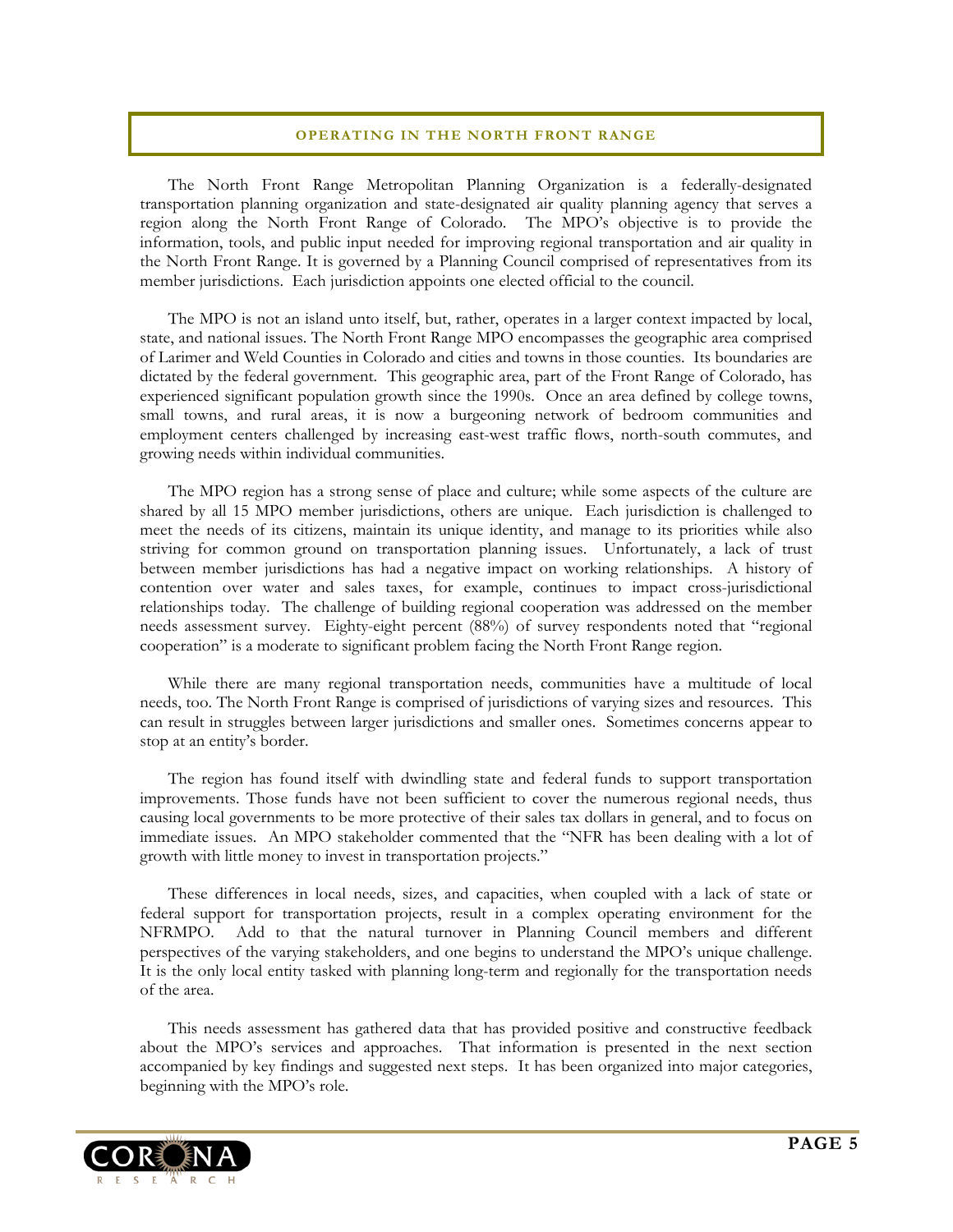#### **RESEARCH FINDINGS AND SUGGESTED NEXT STEPS**

#### **THE NFRMPO'S ROLE**

<span id="page-7-0"></span>A review of background information and interviews with other MPO's across the country highlights the fact that MPOs are uniquely structured. They are federally designated transportation planning entities that serve urbanized areas of 50,000 people or more. The NFRMPO describes itself as a nonprofit public organization and an association of 15 local governments.

The *Federal Register* provides a detailed description of a Metropolitan Planning Organization's main functions.[1](#page-7-1) The MPO's mandate includes the following key concepts. Underlining has been used to highlight key elements of the MPO's role as the organization responsible for regional transportation planning in the North Front Range. This mandate focuses both on process and results.

- Carry out a continuing, cooperative, and comprehensive multimodal transportation planning process that encourages and promotes the safe and efficient development, management, and operation of surface transportation systems and fosters economic growth and development, while minimizing fuel consumption and air pollution.
- Encourages continued development and improvement of planning processes.

An MPO is required to produce three products: a Unified Planning Work Program (UPWP), a long-term Regional Transportation Plan (RTP), and a short-term transportation program (Transportation Improvement Program or TIP). All three products must be approved by the federal government. The MPO also serves as a conduit for federal transportation funds for its plans and programs. Additionally, the NFRMPO serves a state function related to air quality and must oversee specific activities related to that function.

The federal mandate requires that the MPO plan long term and act regionally as it encourages, promotes, and fosters effective transportation planning, a strong transportation system, and a vibrant economic base. The MPO works cooperatively and forges financial partnerships with its member governments and several state and federal agencies including: the Colorado Transportation Commission, Colorado Department of Transportation (CDOT), Federal Highway Administration (FHA), Federal Transit Administration (FTA), the Colorado Air Quality Control Commission, the Colorado Air Pollution Control Division, and the private sector.

The MPO's Strategic Action Plan, approved by the Planning Council in December 2003, has served as its strategic road map. The plan directs the MPO to serve as a regional forum to address long-range regional transportation issues, provide transportation planning services, and ensure ongoing communication with its members. The plan has guided the functioning of the MPO over the past five years. It was the springboard for this study as it stipulated that the MPO should "regularly ascertain member governments' perception to determine what recognizable and real benefits they receive from participation in the NFRMPO" (Key Strategy #1, Action Step B).

<span id="page-7-1"></span>

 $\overline{a}$ 

<sup>1</sup> Federal Register / Vo. 72, No. 30 / Wednesday, February 14, 2007 / Rules and Regulations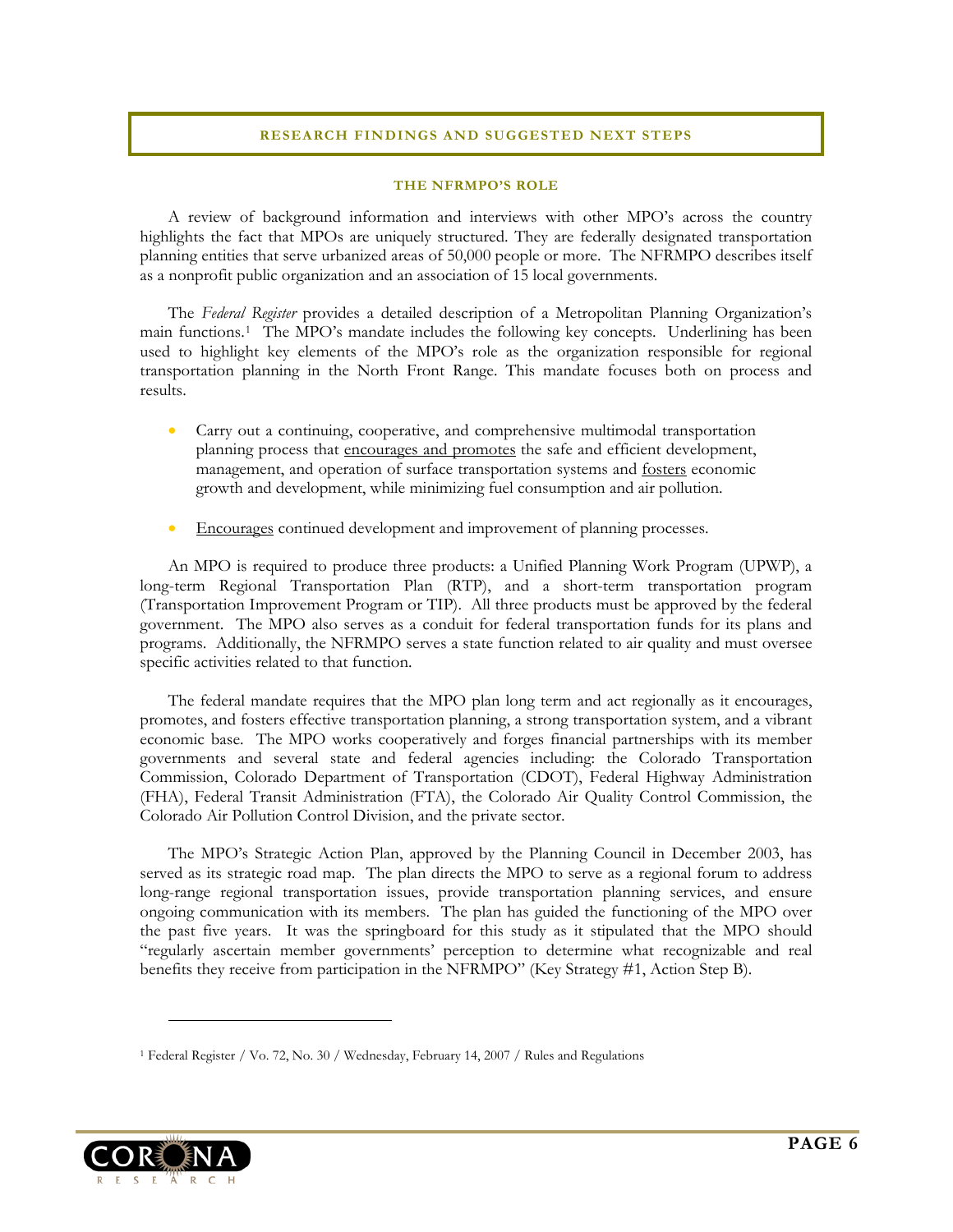MPOs also have flexibility to help address other transportation-related issues, such as obtaining public input or engaging in long-range visioning. For example, the Strategic Action Plan (Proposition #7) called for the MPO to "build regional consensus. . .in support of a Regional Transportation Authority (RTA)." Unfortunately, the RTA did not pass and some people continue to link its failure with the NFRMPO. Rather than serve as a springboard for increased regional cooperation, the event appears to have caused some members to focus even more on local needs rather than regional issues.

#### **SUPPORT FOR THE MPO'S ROLE**

Survey respondents provided opinions about the MPO's most valuable services – both current and potential – as listed below. The reader will note that specific Exhibits from the survey report are referenced below with the designation "E" and the exhibit number. Survey exhibits can be found in Appendix B.

| <b>Most Valuable Current</b>                   | <b>Most Valuable Potential</b>                                  | <b>Support the MPO Playing a</b>                                      |
|------------------------------------------------|-----------------------------------------------------------------|-----------------------------------------------------------------------|
| <b>Services (E2)</b>                           | Services (E11)                                                  | Larger Regional Role in                                               |
| (% rating it a "very high"                     | (% rating it a "very high"                                      | (E14)                                                                 |
| value)                                         | value)                                                          | $\frac{(\% \text{ strongly support})}{(\% \text{ strongly support})}$ |
| Regional Transportation Plan                   | <b>Integrated Regional Transit</b>                              | Advocate for Regional                                                 |
| $(52\%)$                                       | $(36\%)$                                                        | Transportation Needs (58%)                                            |
| Transportation Improvement                     | Consensus Building Among                                        | <b>Integrated Regional Transit</b>                                    |
| Program $(48%)$                                | Stakeholders (32%)                                              | $(46\%)$                                                              |
| Long-Range Visioning (34%)                     | Land Use Planning (As It<br>Relates to Transportation)<br>(28%) | Consensus Building Among<br>Stakeholders (46%)                        |
| Travel Modeling (28%)                          | Regional Public Survey (24%)                                    | Travel Modeling (44%)                                                 |
| Consensus Building Among<br>Stakeholders (28%) | Public Input Gathering (24%)                                    | Corridor Studies (42%)                                                |

#### **Selected Survey Findings on the MPO's Services and Role**

Note: "E" refers to the Exhibit number. See Appendix B for the Exhibits.

What does this data tell us? Approximately one-third to one-half of survey respondents recognize the value of the MPO's regional role as exemplified by its technical work as well as its role as a forum for consensus building and visioning. When asked to identify the MPO's strengths, survey respondents wrote that the MPO provides a regional forum, a regional voice, and "regional and longterm perspectives." Survey respondents also expressed their support for the MPO to play a more significant role in:

• Regional, cross-jurisdictional transportation issues (30% strongly agree, 48% somewhat agree). (Exhibit 16)

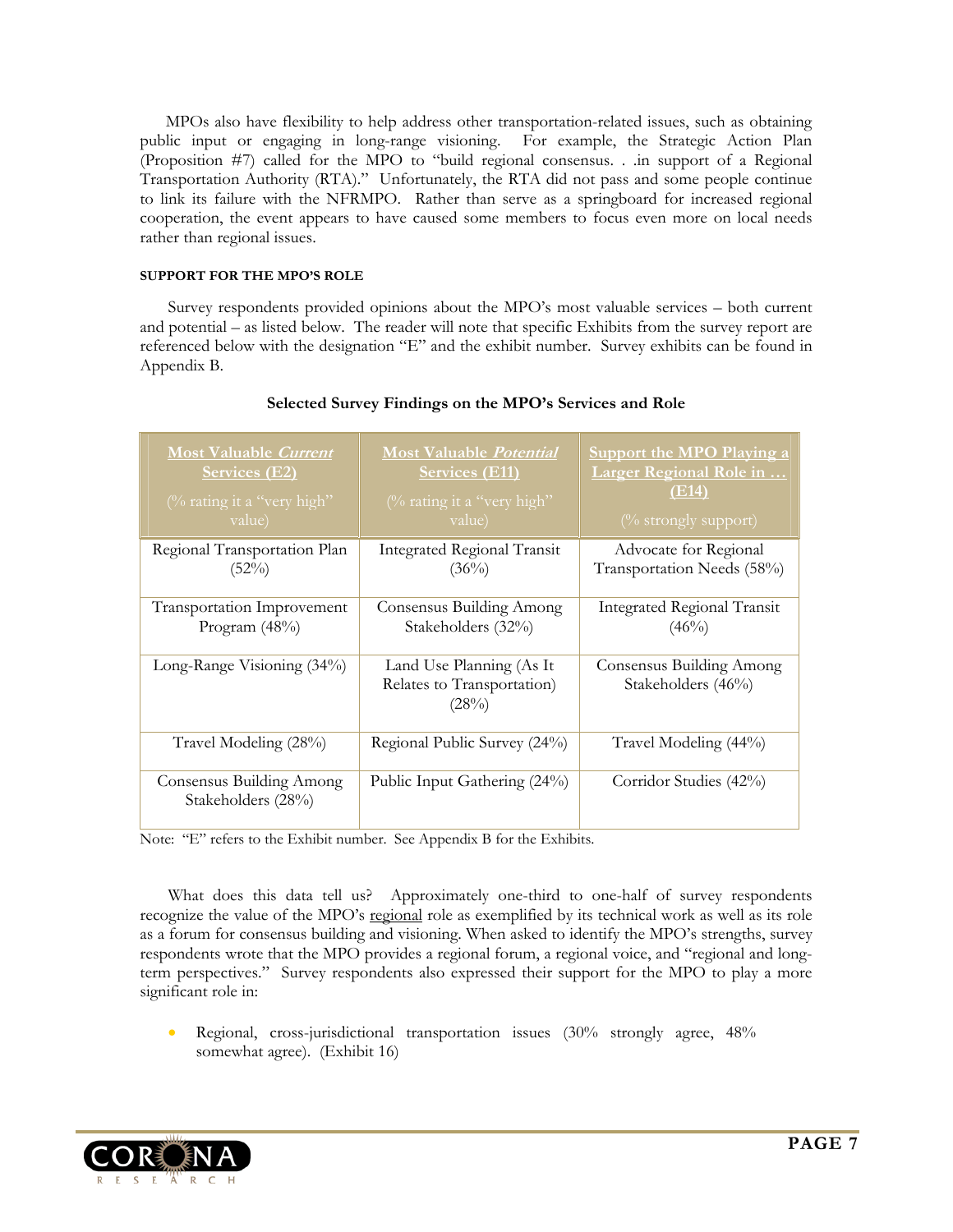• Gathering public input for transportation planning (24% strongly agree, 58% somewhat agree). (Exhibit 16)

There was also some support for the MPO to help create efficiencies. Exhibit 16 from the survey illustrates that 20% strongly agree, and 56% somewhat agree, that "local governments can obtain economies of scale by working through the MPO." Specific areas for potential efficiencies identified in the discussion groups included assisting with the competition for funds, marketing, procurement, and operational areas, such as scheduling and dispatch.

As these data show, MPO members recognize that its regional nature is a strength. It plays a unique and important role in getting people to the same table and providing a forum for regional discussions in the North Front Range. In fact, 68% of survey respondents indicated they would choose to belong to the MPO if it was solely their decision.

Feedback gathered in the discussion groups indicates that smaller communities or entities are generally more positive about the MPO's role than larger ones. Representatives from smaller communities and transit agencies noted that the MPO had been helpful in providing technical assistance and in helping them communicate with the larger communities. Much of this assistance was in the technical support roles, such as plan development.

Discussion group participants also suggested an opportunity for the MPO, namely to facilitate communication between staff members and elected officials on specific issues of concern to member jurisdictions. In this, MPO support would come in the form of technical assistance and convening the appropriate parties to address these issues.

#### **CONCERNS WITH THE MPO'S ROLE**

The survey findings also illustrate that the MPO's current efforts and proposed new services are not supported by all members. Feedback received from several people during the discussion groups augmented these survey findings.

While the survey showed satisfaction with the MPO overall, some respondents expressed dissatisfaction and several discussion group participants expressed strong concerns. Some discussion group participants believed that the high level of satisfaction with the MPO could be attributed to the fact that each survey respondent's answers was weighted equally.

As stated in the discussion groups, some would prefer that the MPO focus solely on providing its mandated technical services and facilitating subregional collaboration. This appears to be driven by a number of interrelated concerns. Several discussion group participants expressed a sentiment that the MPO doesn't focus on their issues, and went further to say that the MPO isn't working for its members. This was stated slightly differently when some articulated a concern that the MPO spends time defending itself as an organization and its priorities, and appears to have its own "agenda." Others stated that the MPO seemed to prefer tackling "large" issues, when it could address smaller issues. A few stated that the money they pay to the MPO is simply an "access charge" to obtain federal funding. Finally, some are distrustful of the MPO's work beyond that of providing technical expertise as they don't view the staff as qualified to serve as facilitators, for example. These perspectives appear to reinforce each other and, at the core, reflect issues of trust, communication, and commitment to a regional approach. All are important issues to address.

#### **KEY FINDINGS AND SUGGESTED NEXT STEPS**

• **Key Finding** – The MPO is the organization responsible for regional transportation planning in the North Front Range. While some members are highly supportive of

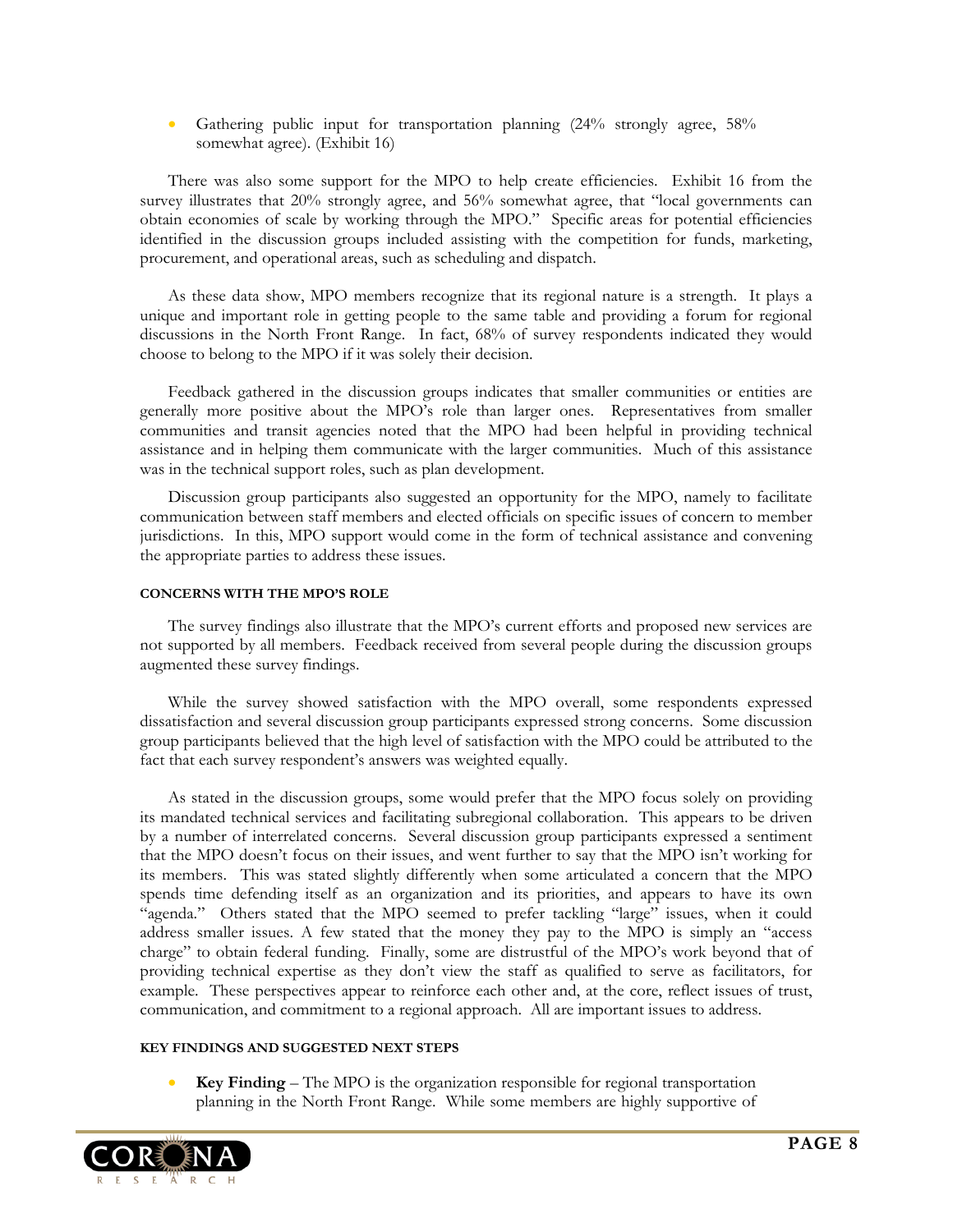the MPO's role, others are not. Furthermore, it appears that some members do not fully understand the MPO's role or its mandated responsibility. Or, at a deeper level, they may understand the role but simply not support it.

- **Key Finding** The MPO's Planning Council sets the organization's strategic direction and annual priorities. It is also responsible for ensuring that the organization fulfills its federally mandated role, which goes beyond the limited role that some members would prefer. One MPO interviewed for this project specifically mentioned that a primary function of tits Planning Council is to build community and intergovernmental consensus.
- **Key Finding** Members are not clear about how the MPO adds value to the region beyond its ability to distribute funding. The Strategic Action Plan, Key Strategy #2, states that the organization will "showcase cooperative efforts" and "create methods to distribute results of accomplished projects." It appears that new methods are needed to communicate these accomplishments – and the value-add – in a consistent way that is meaningful to the intended audiences.
- **Suggested Next Step** Continue to make the case for the value of regional cooperative work. The Planning Council and MPO staff need to emphasize that a regional process accessible to members of all sizes results in a stronger region. The MPO is also encouraged to study effective strategies used by other regional organizations to build this common commitment.
- **Suggested Next Step** Establish a practice whereby individual communities work together to address smaller-scale issues that are important to them. The MPO can support this practice by providing technical expertise and support on the issues.
- **Suggested Next Step** Strengthen the Planning Council's ability to maintain continuity of leadership and common commitment as members turn over.
- **Suggested Next Step** Ask other MPOs what they have done to build trust and foster effective communication between the various stakeholder groups. This information would include specific approaches and tools used by their Planning Councils.

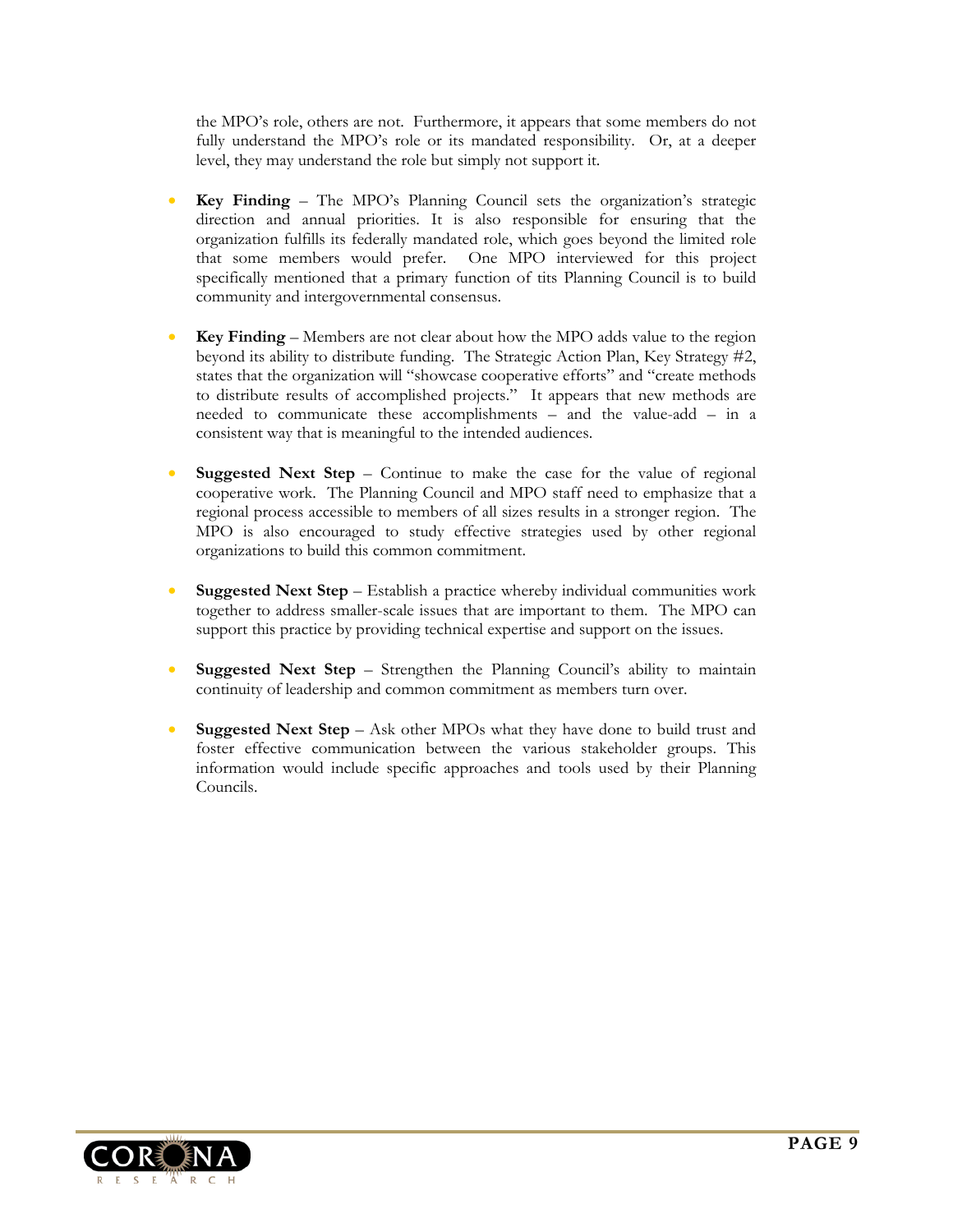#### **COMMUNICATION**

<span id="page-11-0"></span>The member survey gathered opinions about the MPO's current communication strategies in an effort to gauge what is working and identify opportunities for improvement.

#### **SUPPORT FOR THE MPO'S COMMUNICATIONS**

Survey respondents are aware of the MPO's current services, programs and products, with 45% to 90% stating moderate to very high awareness of 14 specific items (Exhibit 1). In terms of specific communication strategies, 58% to 74% of respondents found the website, meetings, press releases, newsletter, and annual reports to be very useful to somewhat useful (Exhibit 5). All five communication strategies were equally "not useful" to 22 to 26% of respondents.

#### **CONCERNS WITH MPO COMMUNICATIONS**

Survey respondents and discussion group participants shared some overall concerns with communications and identified specific areas in which communications could be improved. Some survey respondents indicated a desire for "more" communication and "open and honest" communication. Some discussion group participants felt communication has suffered at all levels, from elected officials to the staff. It has been difficult to get the right people to the table and this has resulted in a lack of ownership for those who were not involved from the beginning. Respondents realized that turnover among elected officials negatively impacts ongoing communication. There is also a perception that the MPO does not involve the appropriate people at the appropriate time when addressing issues.

Discussion group members also indicated that TAC (Technical Advisory Council) and TAG (Transit Advisory Group) meetings did not add value and were "just a process." Specifically, participants believe the meetings attempt to address "grand plans" instead of specific issues, and that, too often, time is spent promoting the MPO. As a result, the individuals who should attend the meetings delegate that responsibility to junior staff. Over time, the turnover of attendees has caused the meetings to become less effective and communication to break down.

#### **KEY FINDINGS AND SUGGESTED NEXT STEPS**

- **Key Finding** Turnover on the Planning Council and among representatives on the TAC/TAG impacts the effectiveness of meetings and ongoing communications.
- **Key Finding** The MPO is a member service organization. Membership organizations are typically only as strong as the active support and involvement of their members. Active member engagement with the MPO at all levels will be required if engagement, communication, and satisfaction are to be improved.
- **Key Finding**  The MPO's communication strategies appear to work for many stakeholders, but not all.
- **Suggested Next Step**  Planning Council, TAC and TAG members need to stay actively engaged if they want the MPO to improve. Effective joint leadership between the Board Chair and Executive Director has proven to be critical to success for nonprofit organizations like the MPO.
- **Suggested Next Step**  City/county managers need to stay actively involved with the MPO. Ongoing communication between elected officials and staff leadership will foster engagement and commitment.

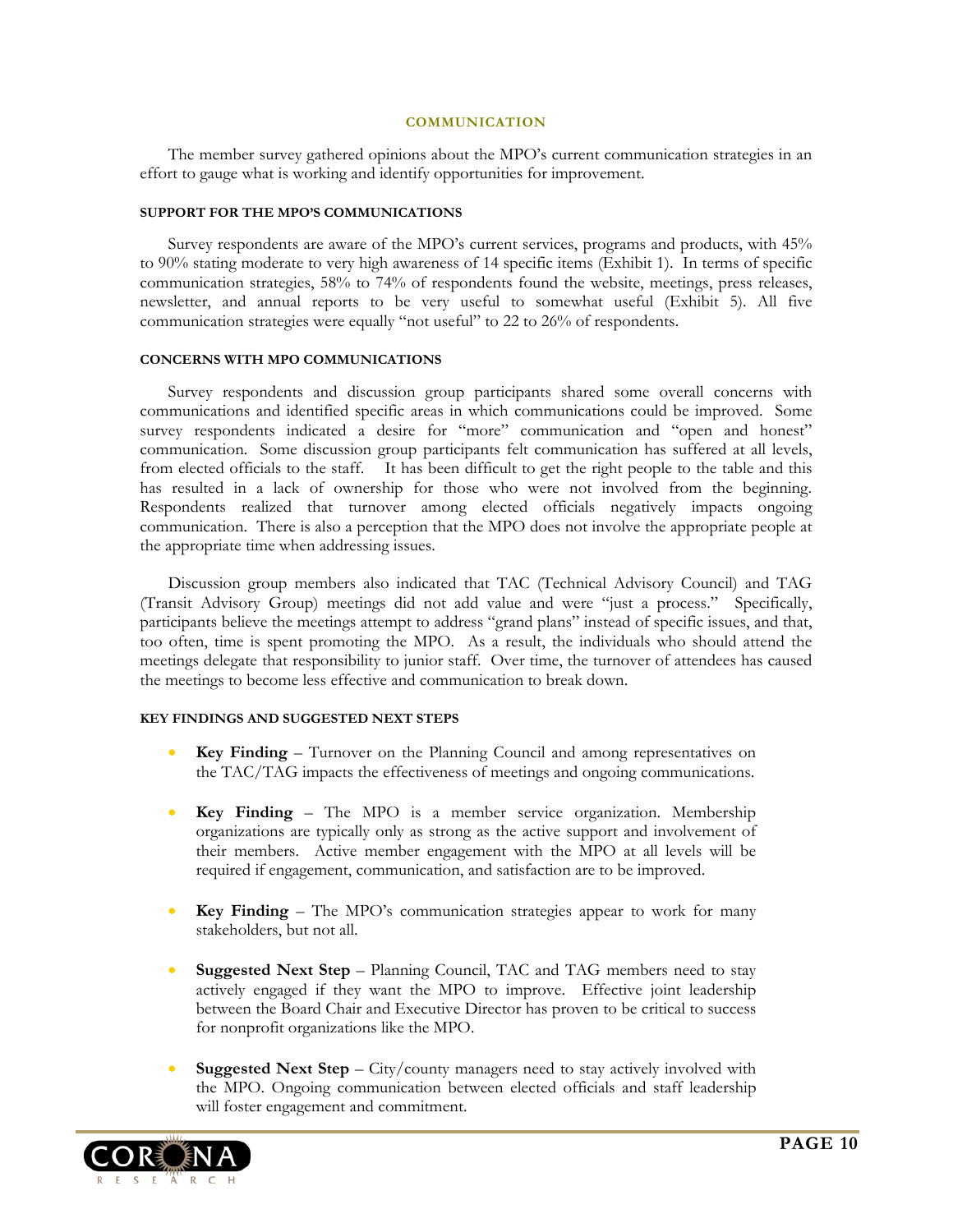- **Suggested Next Step**  Identify communication strategies that would more effectively reach those who are dissatisfied. This information can be used to create an updated communications plan.
- **Suggested Next Step** Continue to improve communication between Planning Council members and their constituencies, including their staff. Planning Council members play an important role in communicating with and supporting the involvement of their respective staff members. The MPO can support communication between staff members and elected officials on specific issues of concern to their jurisdictions.

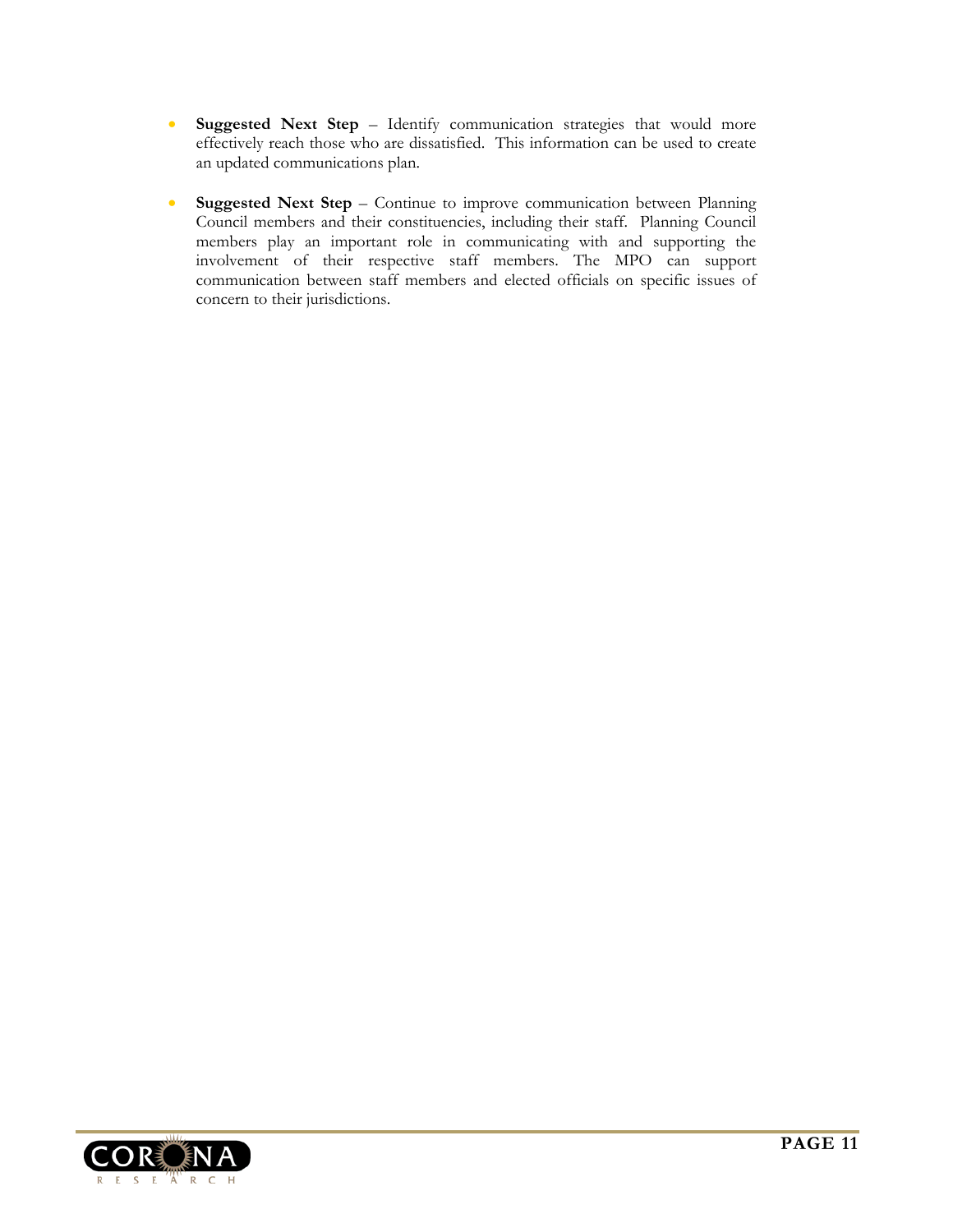#### **REGIONAL TRANSPORTATION PLANNING**

<span id="page-13-0"></span>As highlighted earlier in this report, the *Federal Register* instructs the MPO to engage in "both long-range and short-range strategies/actions that lead to the development of an integrated multimodal transportation system to facilitate the safe and efficient movement of people and goods in addressing current and future transportation demand."[2](#page-13-1) The MPO is directed to consult with a variety of stakeholders, including "State and local agencies responsible for land use management, natural resources, environmental protection, conservation, and historic preservation."[3](#page-13-2) This longrange and integrated approach can be difficult to implement when funds are lacking, needs are immediate, and a common definition of region does not bind members together.

Members recognize that the NFR shares much of the same culture. They also recognize the significant differences in culture among the various jurisdictions. These differences are compounded by a historic lack of trust between some communities, which creates a barrier to collaboration and long-range transportation planning.

Given the barriers and differences noted above, it isn't surprising to learn that the North Front Range jurisdictions find it difficult to define their region or act as a region. Since the MPO's boundaries are mandated by the federal government, they don't align with the region's county or city limits. Some discussion group participants noted that, from their perspective, the region did not stop at the MPO boundaries. They noted travel patterns and interactions outside the MPO region, largely to Denver, and east-to-west, as well.

In addition to identifying the region as extending beyond the MPO boundaries, some discussion group members shared their views that the MPO is comprised of several subregions. For many, working with these subregions is as important, if not more important, than working with the MPOdefined region. These subregions are smaller groups of communities with their own needs and travel habits.

#### **SUPPORT FOR REGIONAL TRANSPORTATION PLANNING**

Overall, survey respondents placed a high value on regional transportation planning. More than two-thirds of respondents believed that there should be more regional transportation planning and coordination between communities. There was also strong agreement with the statement, "Regional and local transportation planning should be more closely aligned," with 42% strongly agreeing and 50% moderately agreeing.

When asked why they would choose to belong to the NFRMPO, survey respondents noted that the MPO provides a "strong regional perspective" and provides a "great place for collaboration and regionalism." They also mentioned the importance of coordinating regional planning and communication. When asked "Which statement best describes your stance towards regional transportation planning?", 68% agreed there should be more regional transportation planning and coordination between communities, 22% said the current level was adequate, and 4% said it was too much (Exhibit 13). In terms of specific MPO services, the Regional Transportation Plan and the

-

<span id="page-13-2"></span>

<span id="page-13-1"></span><sup>2</sup> Federal Register / Vol. 72, No. 30 / Wednesday, February 14, 2007 / Rules and Regulations

<sup>3</sup> Ibid.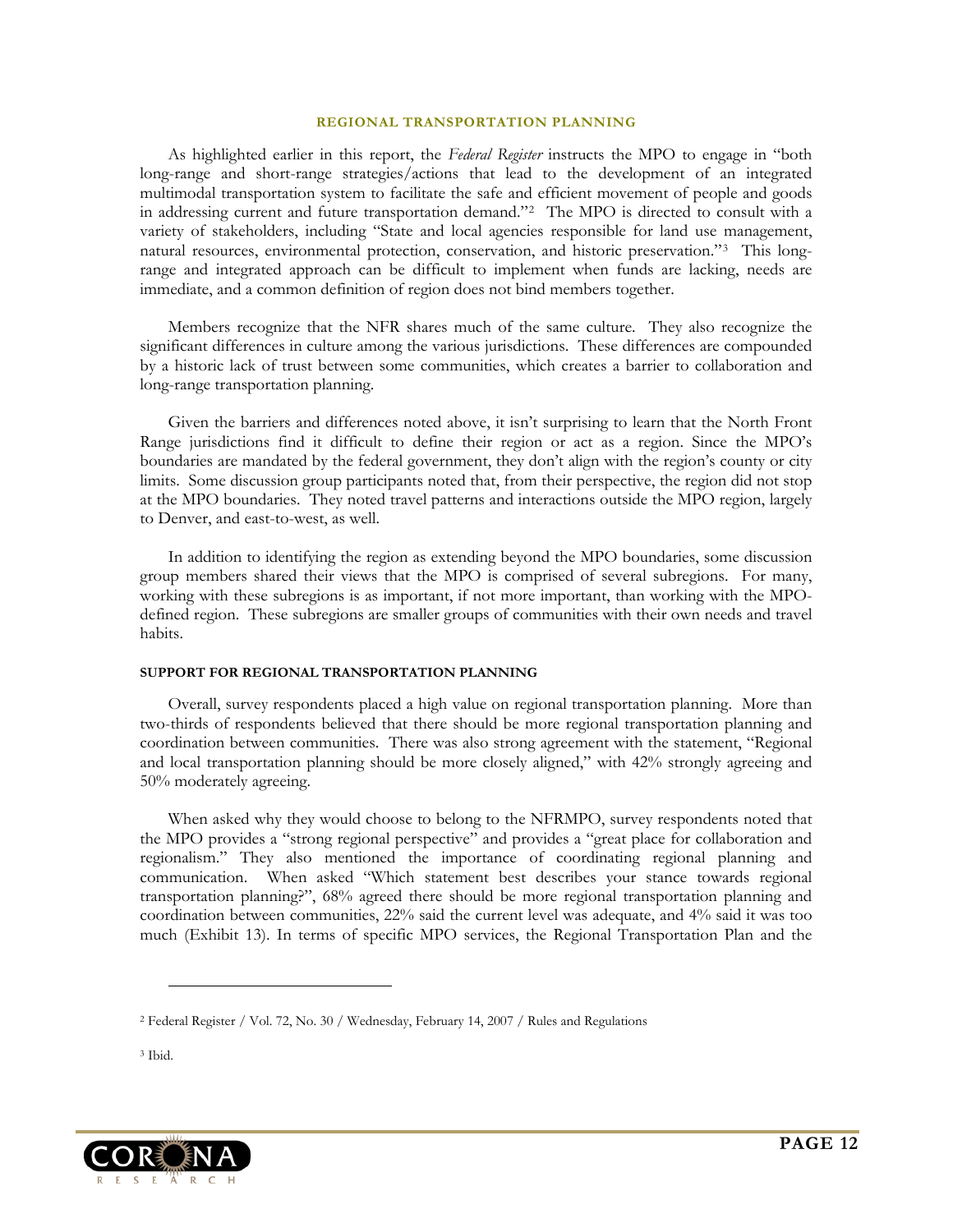Transportation Improvement Plan (TIP) were identified as the most valuable and the most relied upon by members.

While regional transportation planning and a regional approach are valued by many members and considered a real strength of the MPO, 45 of the 50 survey respondents indicated that regional cooperation, trust, and consensus building are challenges for the region. As one member stated, "we all have similar issues, but we struggle to get the right people to the table."

Survey and discussion group participants expressed a strong need to align regional and local plans. Ninety-two percent (92%) of survey respondents strongly agreed or somewhat agreed that "regional and local transportation planning should be more closely aligned." More specifically, several discussion group participants noted a need and an opportunity for the MPO to assist with linking the plans of neighboring communities and then identifying conflicting areas. These participants noted that there was already a great amount of work accomplished at the community level that did not need to be reinvented. Instead, efforts were needed to make sure the plans worked together. This subregional approach is authorized by the *Federal Register*, which states, "MPOs may undertake a multimodal, systems-level corridor or sub-area planning study as part of the metropolitan transportation planning process."

#### **CONCERNS WITH REGIONAL TRANSPORTATION PLANNING**

A lack of transportation funding causes conflict between governments and the MPO. Discussion group participants noted that a lack of funding for transportation projects, combined with the required planning by the MPO, has created friction between communities when priorities were set. Additionally, some saw little value in working with the MPO in the planning process when there was no money available to implement the plan.

Concern was expressed by some discussion group participants that the MPO makes projects "too big." A few participants believe this is done to justify the MPO's existence.

Land use planning as it relates to transportation was among the top three priorities for 42% of survey respondents. Although respondents placed a high value on this service being provided by the MPO, actual support for the MPO playing a larger regional role was significantly lower with 32% being opposed to the MPO playing a larger role.

#### **KEY FINDINGS AND SUGGESTED NEXT STEPS**

- **Key Finding** The MPO is charged with using long-range and short-range strategies/actions that lead to the development of an integrated, multimodal transportation system. The diversity of MPO members, in terms of size and needs, makes the implementation of those strategies a challenge. The MPO must be considerate of various member needs and understand the differences between large and small communities, and convey that understanding. As one survey respondent noted, "It will always be a challenge to convince people that we are a region."
- **Key Finding** Survey and discussion group participants expressed a need for the MPO to focus on subregional issues, including helping to align regional and local transportation plans. Discussion group participants encouraged the MPO to focus on smaller subregions within the MPO's boundaries. This approach would help members to effectively address pressing issues and allow the MPO to focus on problems – and resolve them successfully. For example, some of the smaller communities noted that they don't have much to connect them to other

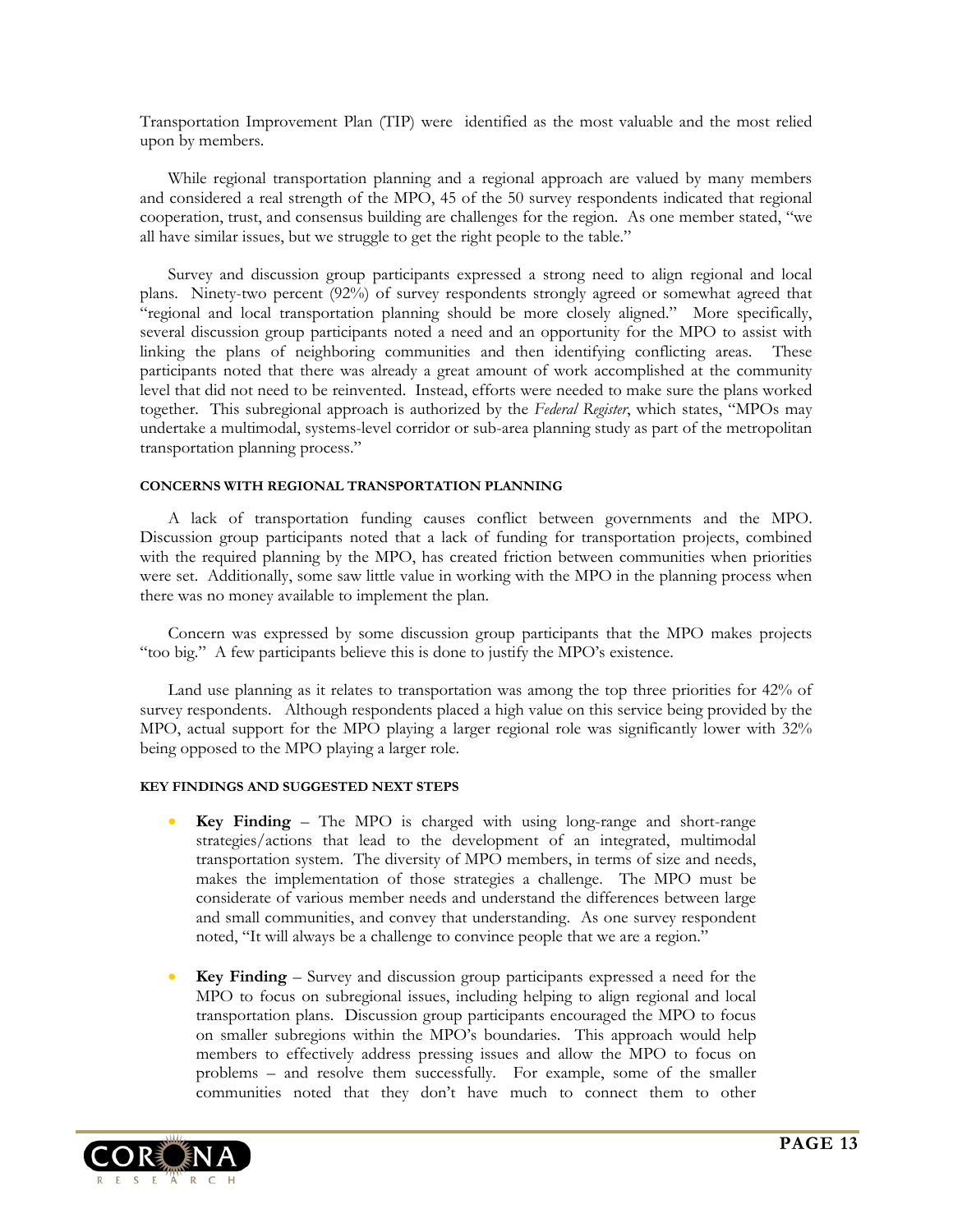communities in terms of transit. Another participant stated that they have to put their money where they'll "get the biggest bang for their buck," and currently that's within their own communities.

- **Key Finding** Consistent with the above recommendations, discussion group participants suggested that the MPO focus on smaller, and more doable, projects. Participants routinely noted this idea of working on smaller projects, often with individual communities. Similar to other findings, participants would like the MPO to facilitate and provide technical expertise. Focus should be placed on both keeping projects simple and involving the right people. Group members reasoned that by addressing small projects, and creating quick wins, the MPO can build trust and demonstrate its value-add.
- **Suggested Next Step**  Focus on smaller projects to address common areas of concern in subregions, help members devise win/win approaches, and create positive momentum.
- **Suggested Next Step**  Communicate tangible impacts on a regular basis and illustrate how these smaller projects connect to regional issues.

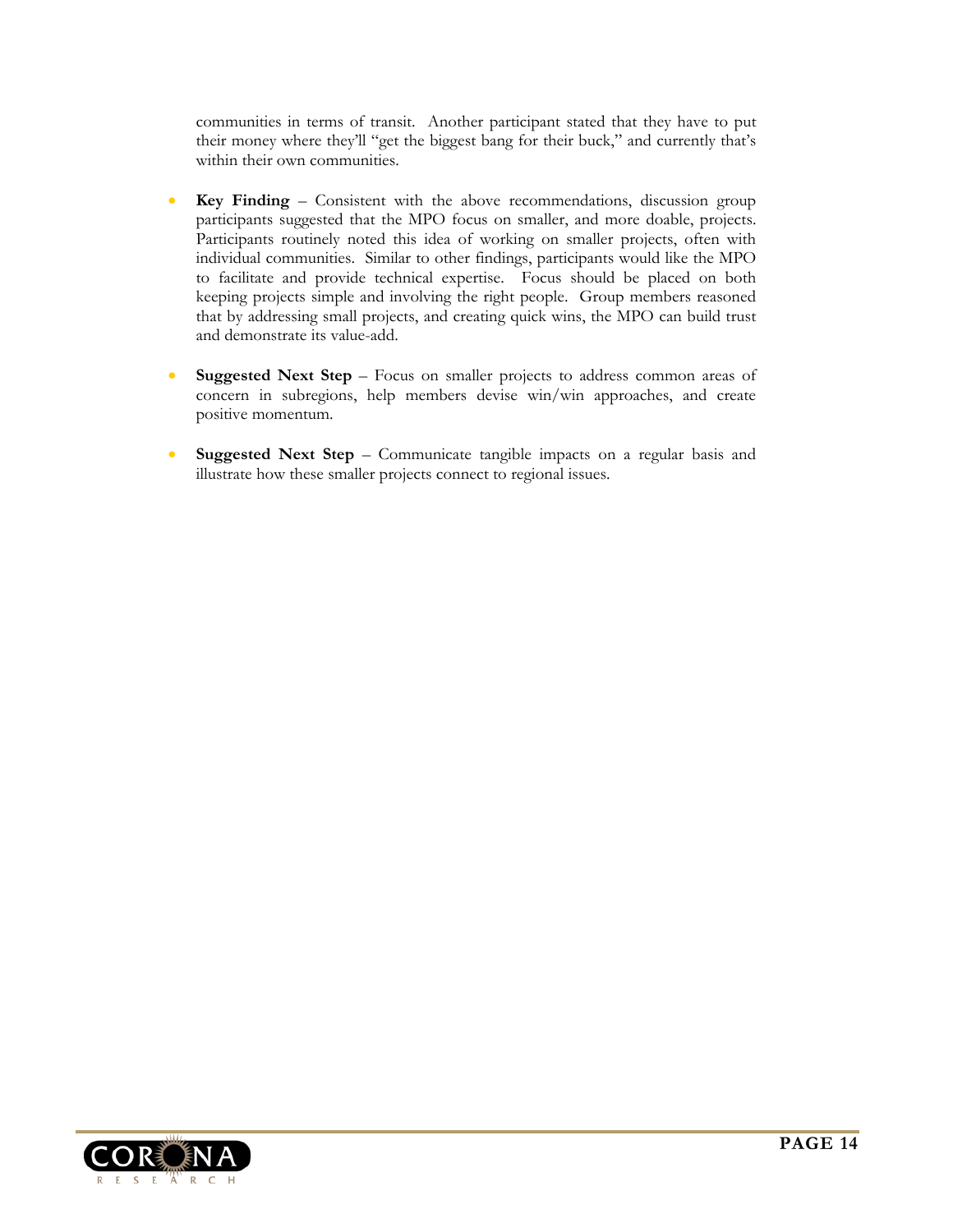#### **INTEGRATED REGIONAL TRANSIT**

<span id="page-16-0"></span>The MPO's federal mandate is to provide for the consideration and implementation of projects, strategies, and services that "enhance the integration and connectivity of the transportation system, across and between modes; promote efficient system management and operation; emphasize the preservation of the existing transportation system; and address economic vitality, safety, security, and accessibility/mobility."[4](#page-16-1) The *Federal Register* also states that the MPO is to prepare for the coordinated public transit-human services transportation plan, and that the plan should be consistent and coordinated with the overall MPO regional planning process.

#### **SUPPORT FOR INTEGRATED REGIONAL TRANSIT**

Integrated regional transit is an area of strong need and support for the MPO. Survey respondents indicated that integrated regional transit is a top priority for their community, as well as one of the services they would most like to see the MPO provide. Furthermore, respondents indicated that they would support the MPO in playing a larger regional role. When asked how valuable a potential service would be to them, 36% of survey respondents highly agreed that integrated regional transit would be valuable and 40% indicated it would be moderately valuable (Exhibit 11). Additionally, 50% of respondents noted that integrated regional transit is a very high/high priority for their communities (Exhibit 9).

#### **CONCERNS WITH INTEGRATED REGIONAL TRANSIT**

The discussion groups revealed that there is not a common definition of "integrated" regional transit for the North Front Range. Participants offered differing opinions as to the full extent of "integrated" and the difference between being integrated and being coordinated. Most of this debate focused on what "integrated" should mean within the context of the MPO. Some participants believed the MPO should coordinate more (e.g., be more hands-on), while others believed the MPO should be only facilitating (e.g., be more hands-off).

#### **KEY FINDING AND SUGGESTED NEXT STEP**

- **Key Finding** While there is a recognized need for integrated regional transit and support for the MPO to play a larger role in achieving it, members do not share a common definition of the term "integrated" as it applies to regional transit.
- **Suggested Next Step**  Convene a group of MPO members to define integrated regional transit for the NFR.

<span id="page-16-1"></span>

 $\overline{a}$ 

<sup>4</sup> Federal Register / Vol. 72, No. 30 / Wednesday, February 14, 2007 / Rules and Regulations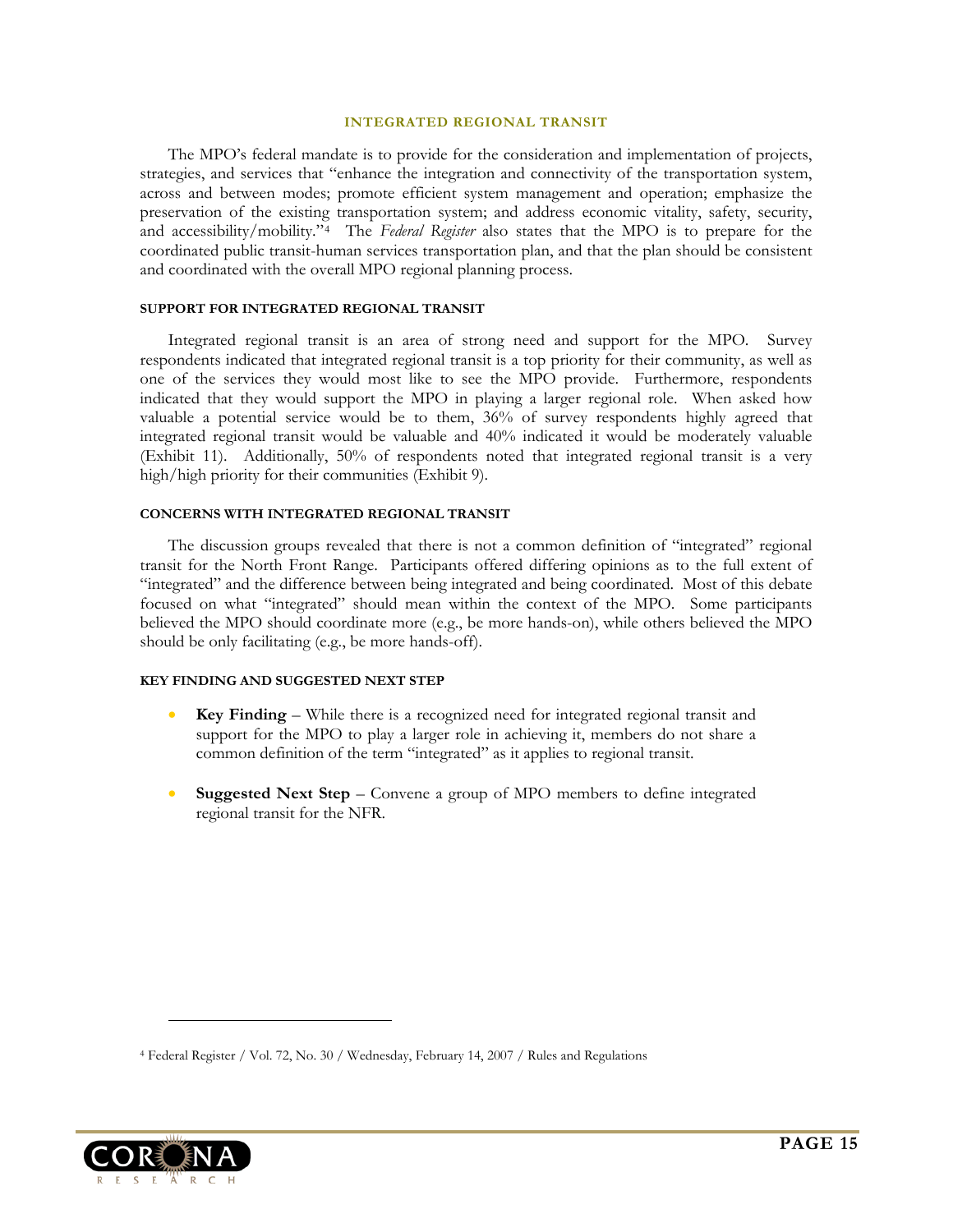#### **AIR QUALITY PLANNING**

<span id="page-17-0"></span>The MPO has a mandate from the state to provide air quality planning for the region. The MPO works with the Colorado Air Quality Control Commission to achieve its goals.

#### **SUPPORT FOR AIR QUALITY PLANNING**

The topic of air quality planning was included in the members' needs assessment survey in several categories. Overall, members value these services and rely on them as illustrated by the following survey results.

- Services are of value Twenty-four percent  $(24%)$  of survey respondents indicated that the air quality planning services provided by the MPO are of high value to them and 40% indicated they are of moderate value.
- Members rely on the MPO for this service Fourteen percent (14%) of respondents rely on the MPO to provide all of this service and 42% use it to meet some of this need.
- Members are satisfied with this service Eight percent  $(8%)$  are very satisfied and 50% are satisfied with the MPO's air quality planning services.

It appears that the air quality planning services provided by the MPO are meeting a need for many members and that they are moderately satisfied with the service.

#### **CONCERNS WITH AIR QUALITY PLANNING**

Member concerns with air quality planning services were expressed by disagreement with the attributes described above.

- Services are of value Twenty-four percent (24%) of survey respondents stated that air quality planning is of low value to them.
- Members rely on the MPO for this service Twenty-six percent  $(26%)$  do not use the MPO for any of this service need.
- Members are satisfied with this service  $-$  Twelve percent (12%) are unsatisfied with this service and 18% have no opinion.

#### **KEY FINDING AND SUGGESTED NEXT STEP**

- **Key Finding** Approximately one-half of MPO members find this service to be valuable and are satisfied with it, and one-quarter do not.
- **Suggested Next Step** Further educate members on the MPO's role in air quality planning and ascertain how it can better satisfy their needs in this area, assuming there are unmet needs.

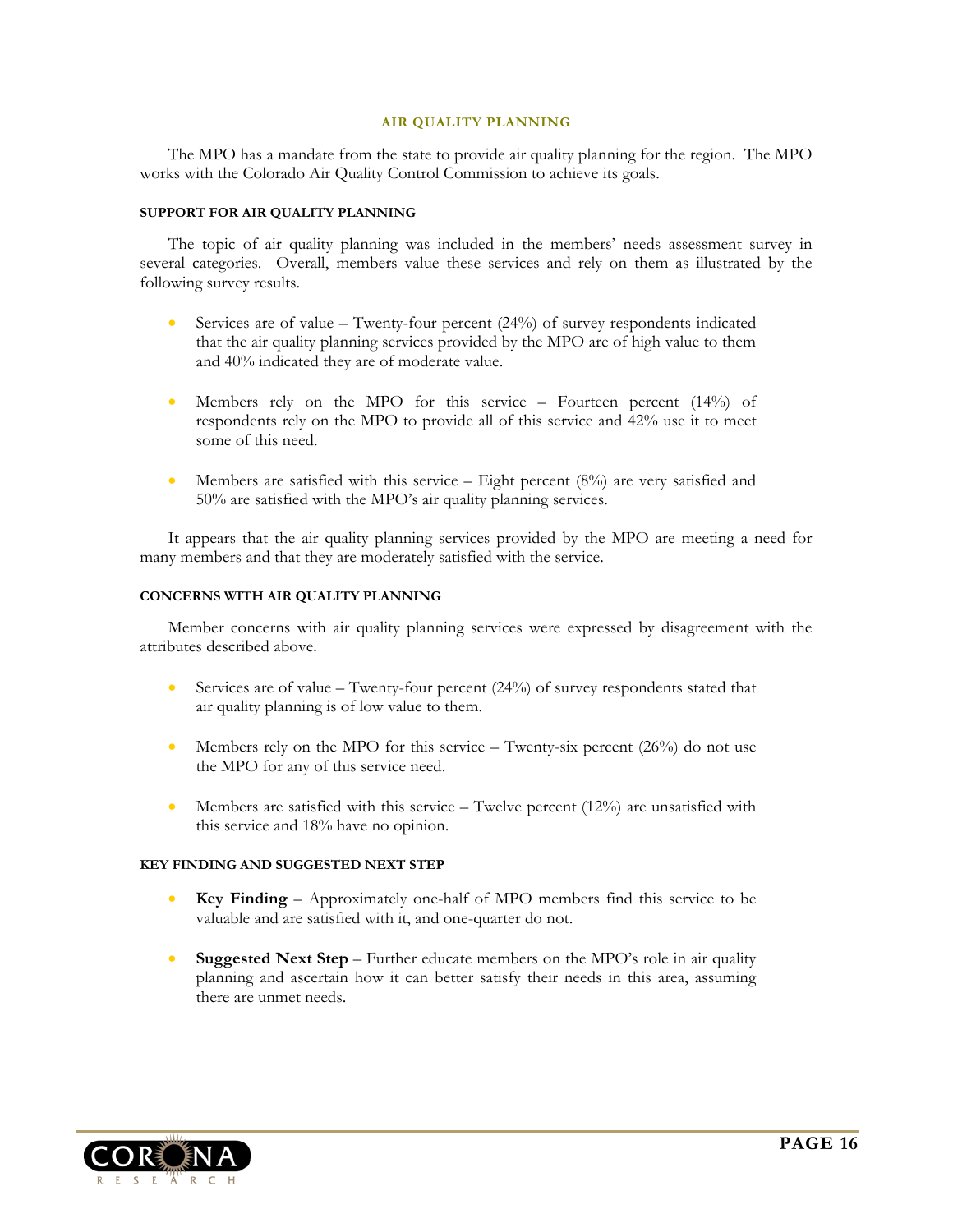#### **CONSENSUS BUILDING**

<span id="page-18-0"></span>As noted earlier in this report, the MPO's members have differing needs based on jurisdictional size, resources, and other factors. Additionally, the organization's stakeholders have different expectations and needs. Public works officials are challenged to address day-to-day needs in their communities with limited funding. Elected officials have a variety of backgrounds coming into public office, serve on the Planning Council for varying lengths of time, and have varied perspectives on regional needs and challenges.

Consensus building is challenging in a region with the diversity of communities and cultures that exist in the North Front Range, and one that lacks a unified sense of "region." That does not mean consensus building isn't recognized as a priority or valued by MPO members.

#### **SUPPORT FOR CONSENSUS BUILDING**

Consensus building was the second-most-highly rated potential service to be offered by the MPO. Thirty-two percent (32%) said it would be of high value to them and 36% said it would be of moderate value (Exhibit 11). Additionally, consensus building was recognized as a very high priority need by 20% of respondents and a high priority by 32% (Exhibit 9). Forty-six percent (46%) of survey respondents strongly support the MPO playing a larger regional role in consensus building (Exhibit 14).

Survey respondents also shared their level of satisfaction with the MPO's services (Exhibit 6). Respondents were the most split on consensus building, with 42% indicating they were "very satisfied" or "satisfied" and an equal number stating they were "unsatisfied" or "very unsatisfied."

#### **CONCERNS WITH CONSENSUS BUILDING**

As noted above, survey respondents were mixed in their levels of satisfaction with the MPO's consensus building work. Forty-two percent (42%) are unsatisfied to very unsatisfied with the MPO's work in this area (Exhibit 6). When asked how value this would be as a potential service, 18% said it would be of low value to them and 10% said it would be of no value (Exhibit 11). Twelve percent (12%) somewhat oppose and 6% strongly oppose the MPO playing a larger role in consensus building (Exhibit 14). Consensus building is considered a low/very low priority by 14% (Exhibit 9).

#### **KEY FINDING AND SUGGESTED NEXT STEPS**

- **Key Finding** MPO members recognize a need for more consensus building in the region. While some have been satisfied with past efforts, others have not been.
- **Suggested Next Step**  Determine specifically what has been working and not working with consensus building efforts. Use that information to create a process and protocols for consensus building going forward, and buy in to using that approach.
- **Suggested Next Step**  Revisit and reaffirm the values statements included in the Strategic Action Plan, as the values statements speak to the importance of collaboration and consensus building.

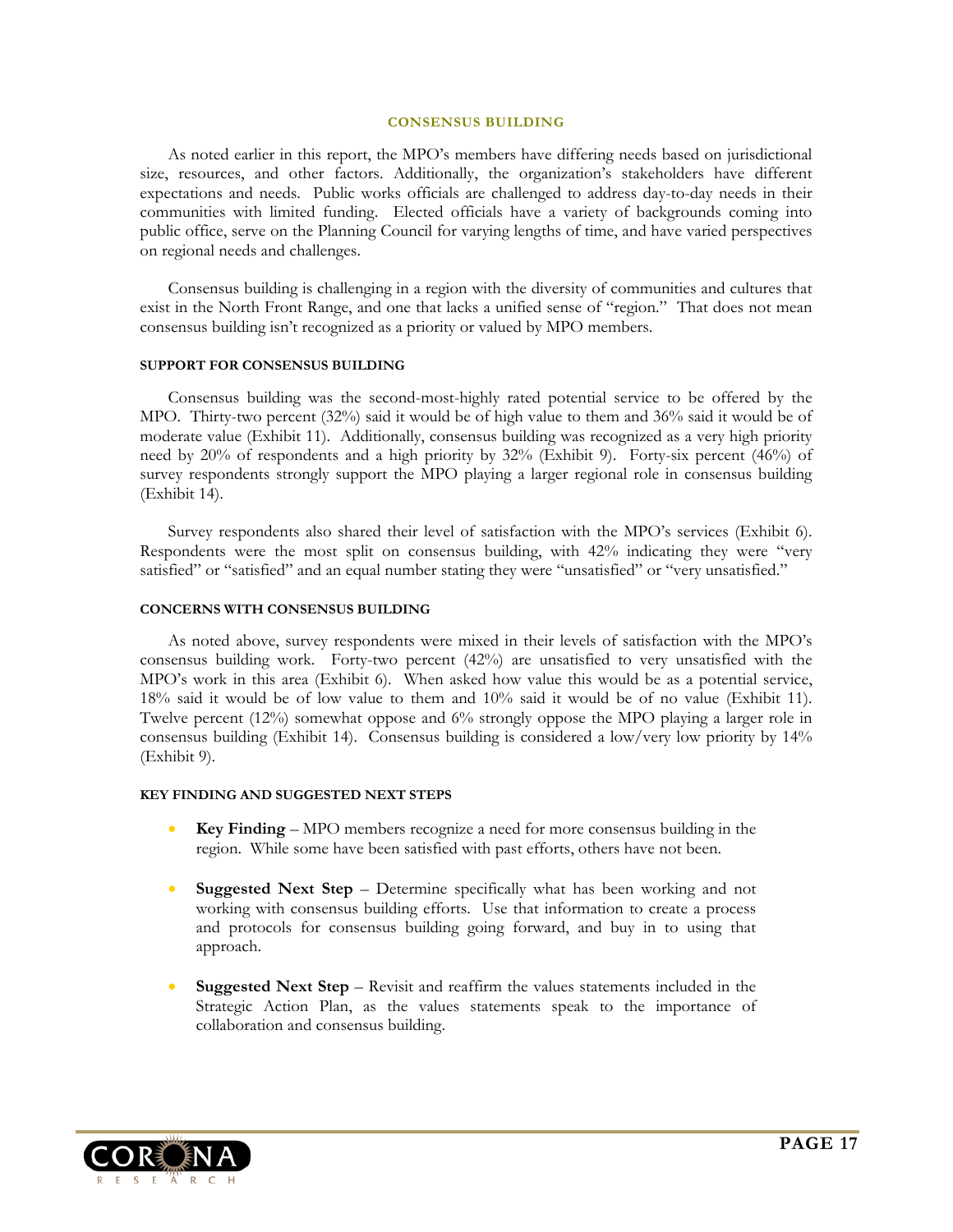#### **LONG-RANGE VISIONING**

<span id="page-19-0"></span>By nature, transportation planning is long-range planning and this planning typically looks at a 20-year time horizon. The MPO's mandate includes "addressing current and future transportation demand."[5](#page-19-1) The Planning Council recognized the need for a long-range vision to help guide the MPO's efforts and adopted Resolution 2005-23 on November 3, 2005, which stated:

"That the North Front Range Transportation and Air Quality Planning Council does hereby declare its full support for the practice of visioning the future of the North Front Range Region, and directs the staff of the North Front Range MPO to proceed with its efforts and activities to achieve Proposition 1 of the Strategic Action Plan as identified in that plan as Key Strategies and Action Steps and to work directly with member governments and other sectors within the regional community to envision the North Front Range."<sup>[6](#page-19-2)</sup>

This resolution resulted in a site visit from a similar effort in Utah. Ultimately, the idea became Embrace Colorado™, "a non-profit organization designed to address the challenges of the rapidly growing region of Northern Colorado and will assist citizens, businesses, and policy makers develop a thoughtful approach to growth without losing what is unique about the nature and fabric of Northern Colorado and its communities."[7](#page-19-3) Its goal is to bring the "citizens, communities, and interests of Northern Colorado together to build a solid foundation for success for a future that is consistent with the common values of its citizens."[8](#page-19-4) Its purpose extends beyond transportation to include education, public infrastructure, and other topics.

#### **SUPPORT FOR LONG-RANGE VISIONING**

The survey indicated that long-range visioning ranks high in awareness, value, and member reliance (Exhibits 1, 2 and 4). There is relatively high awareness of the MPO's work in long-range visioning, and it is the third most valuable service to members. It is also a service on which many members rely, with 68% relying on the MPO for all or part of this service. Many members count on the MPO for its "regional and long-term perspectives."

#### **CONCERNS WITH LONG-RANGE VISIONING**

A few members expressed concerns with Embrace Colorado™, the separate entity established to carry out the long-range visioning for the region.

#### **KEY FINDING AND SUGGESTED NEXT STEP**

- **Key Finding** There is support among MPO members for long-range visioning and some concern with Embrace Colorado™.
- **Suggested Next Step**  Clearly distinguish the MPO's work in long-range visioning from that of Embrace Colorado™.

8 Ibid.

 $\overline{a}$ 

<span id="page-19-4"></span><span id="page-19-3"></span>

<span id="page-19-1"></span><sup>5</sup> Federal Register / Vol. 72, No. 30 / Wednesday, February 14, 2007 / Rules and Regulations

<span id="page-19-2"></span><sup>6</sup> Resolution 2005-23: Supporting Efforts and Activities of the North Front Range MPO and its Members to Envision the North Front Range

<sup>7</sup> Embrace Colorado™ Fact Sheet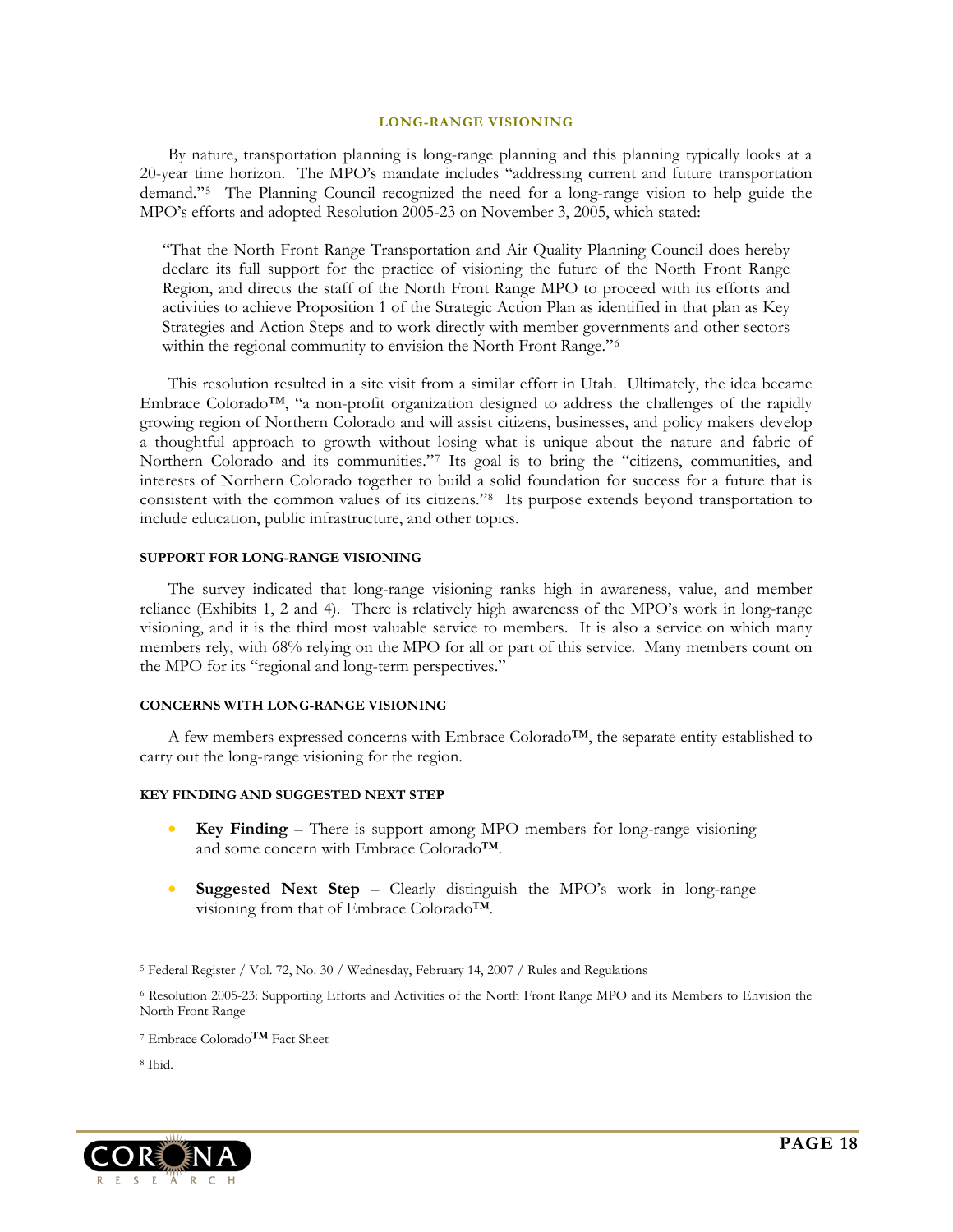#### **APPENDIX A – LIST OF INITIAL INTERVIEWEES**

#### **INTERVIEWS**

<span id="page-20-0"></span>Corona conducted nine interviews via telephone with key stakeholders from within the NFRMPO, as well as individuals with key insights on MPOs in general. The interviewees are listed below.

| Name            | Organization                     |
|-----------------|----------------------------------|
| Bill Hass       | Federal Highway Administration   |
| Rob McDonald    | Pikes Peak COG                   |
| Frank Lancaster | Larimer County                   |
| Darrell Cook    | Mountainland AOG                 |
| Monica Mike     | Weld County                      |
| Sarah McQuiddy  | Greeley Chamber                  |
| David May       | Fort Collins Chamber             |
| Kurt Albers     | Loveland Business Representative |
| Don Sandoval    | <b>DOLA</b>                      |

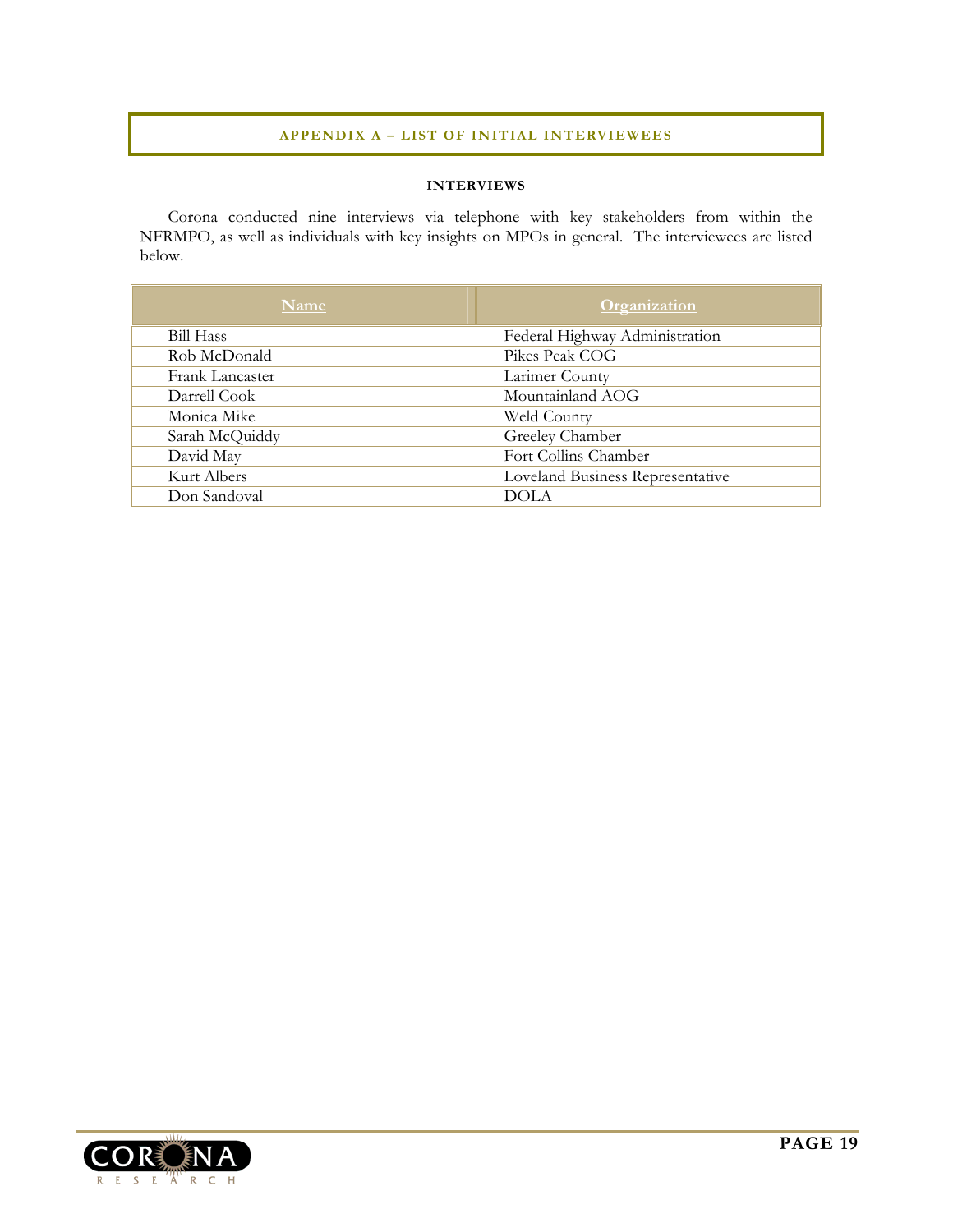#### **APPENDIX B - MEMBER SURVEY FINDINGS**

#### **OVERVIEW**

<span id="page-21-0"></span>The following is a summary of findings from the online survey conducted as part of the larger Member Needs Assessment project for the North Front Range Metropolitan Planning Organization (NFRMPO).

The survey was created by Corona Research, based on review of the NFRMPO's website, plans, background information about its services, and input from the NFRMPO staff. Once approved, the survey was programmed on Corona's online system. Invitations to take the survey were sent to members and other key stakeholders as identified by the NFRMPO staff. Survey responses were collected from July 8th through September 22nd, 2008. Several attempts were made beyond the initial invitation email to increase responses, including a reminder email, phone calls by Corona's staff, and phone calls and other contacts made by the NFRMPO's staff. In total, 50 surveys were completed out of a total 65 invitations sent. The survey instrument is included in Appendix B.

When reading the graphs below, please note that labels of three percentage and smaller (3%) have been removed for legibility.

#### **RESPONDENTS**

The following is a summary of entities represented in the above survey analysis.

| Entity                         | <b>Number of respondents</b> |
|--------------------------------|------------------------------|
| Air Quality Control Commission | $\mathbf{1}$                 |
| Berthoud                       | $\mathfrak{Z}$               |
| <b>CDOT</b>                    | 5                            |
| Eaton                          | $\mathfrak{Z}$               |
| Evans                          | $\mathfrak{Z}$               |
| Fort Collins                   | $\overline{4}$               |
| Greeley                        | $\mathfrak{Z}$               |
| Johnstown                      | $\mathfrak{Z}$               |
| Larimer County                 | 6                            |
| LaSalle                        | $\overline{2}$               |
| Loveland                       | 5                            |
| Milliken                       | $\mathfrak{Z}$               |
| SAINT Volunteer Transportation | $\mathbf{1}$                 |
| Severance                      | 3                            |
| Timnath                        | $\mathbf{1}$                 |
| Weld County                    | $\overline{2}$               |
| Windsor                        | $\overline{2}$               |

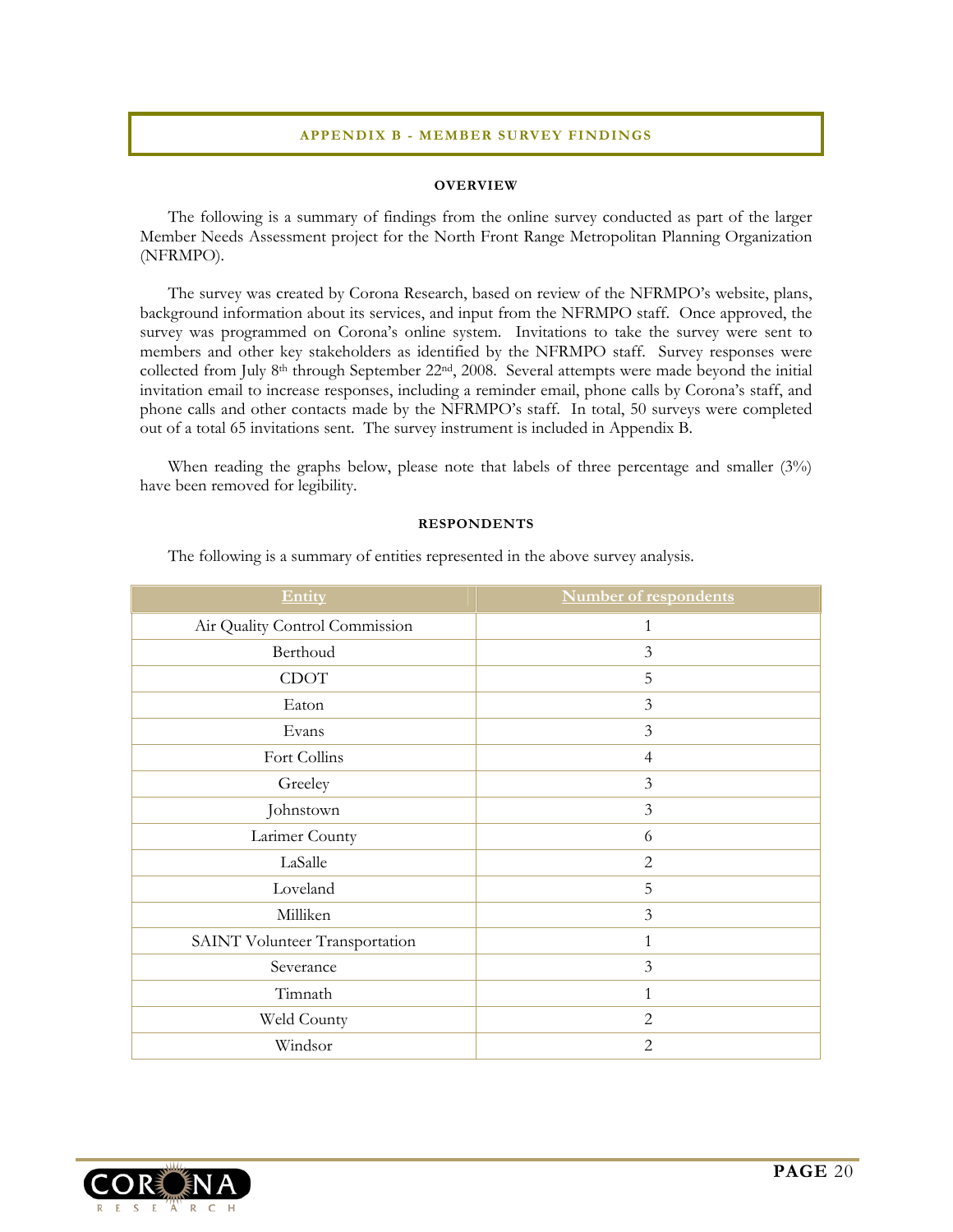#### **CURRENT SERVICES & SATISFACTION**

#### **EXHIBIT 1.**

#### <span id="page-22-0"></span>**HOW WOULD YOU RATE YOUR AWARENESS OF THE MPO'S CURRENT SERVICES, PROGRAMS AND PRODUCTS?**



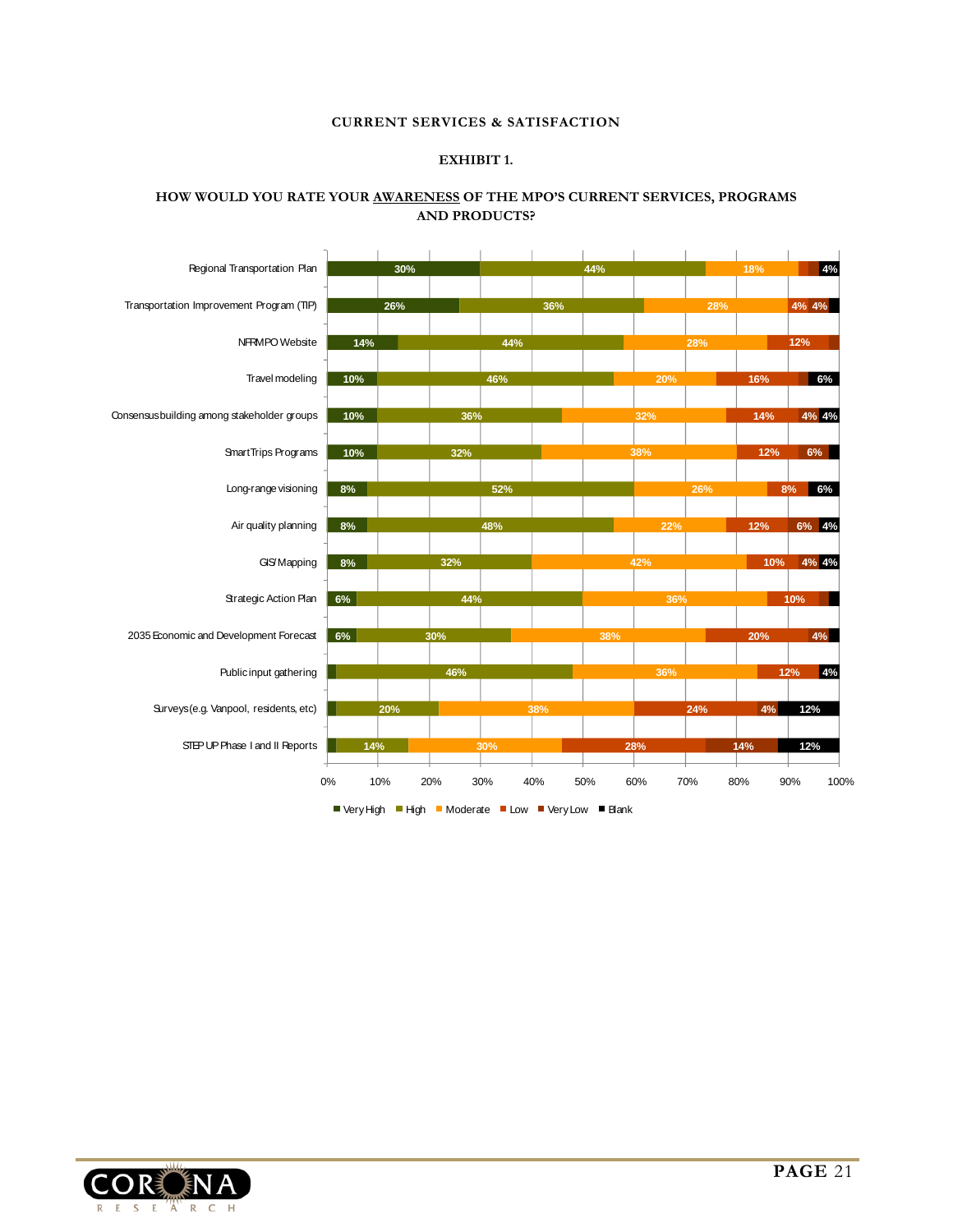#### **EXHIBIT 2.**



#### **HOW VALUABLE ARE THE MPO'S CURRENT SERVICES TO YOU?**

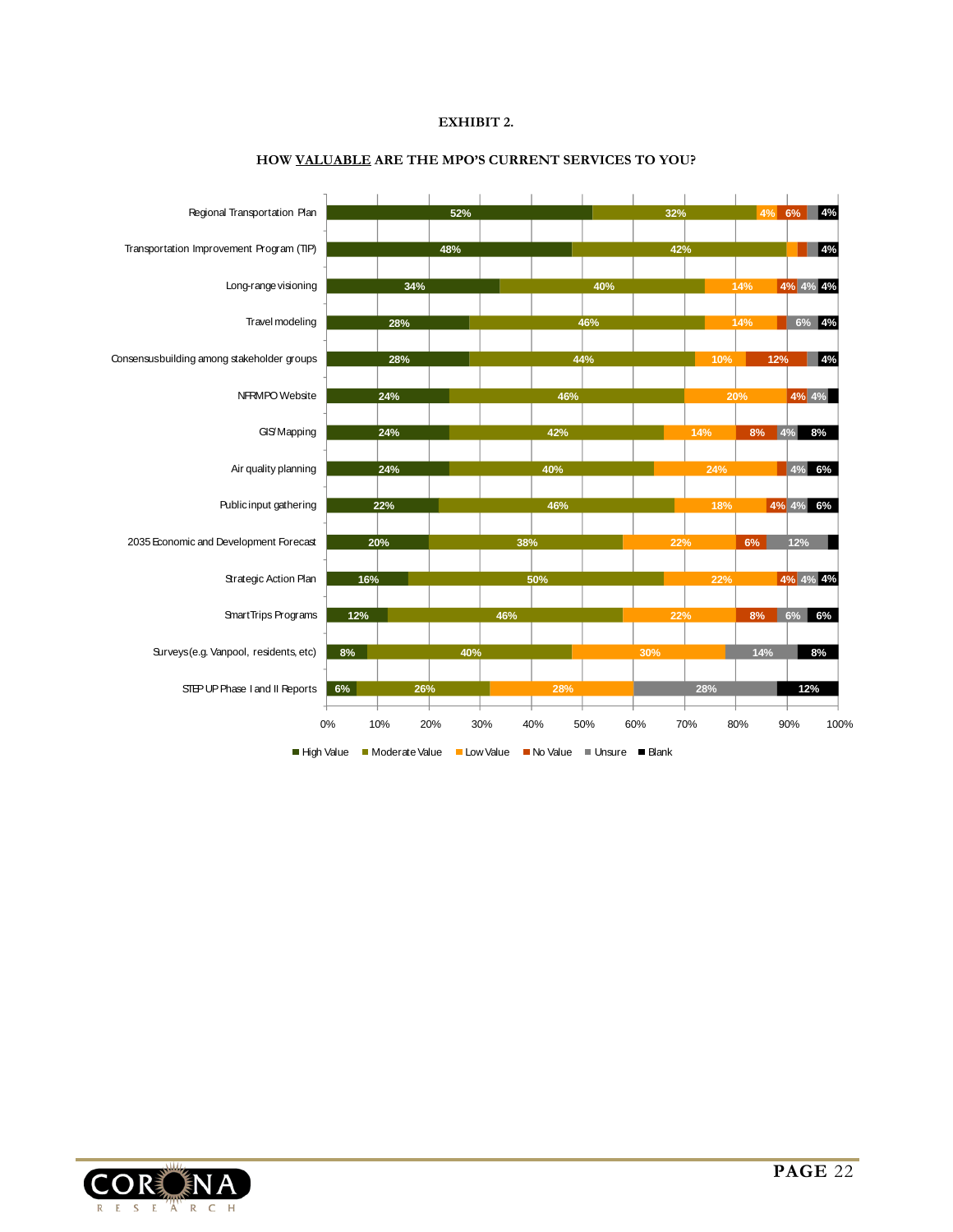#### **EXHIBIT 3.**



#### **WHICH OF THE FOLLOWING SERVICES/PRODUCTS HAVE YOU USED IN THE PAST 12 MONTHS?**

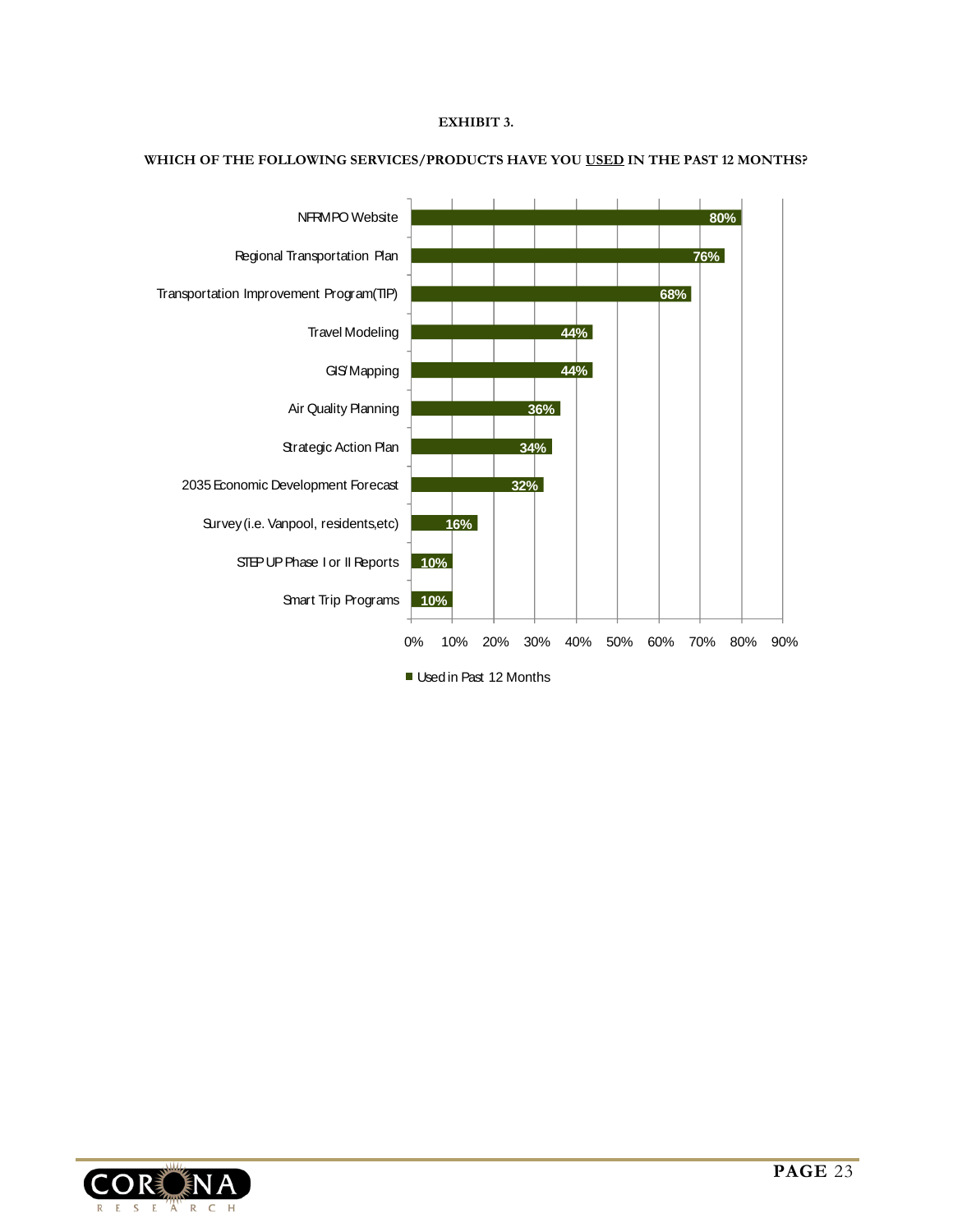#### **EXHIBIT 4.**



#### **TO WHAT EXTENT DO YOU RELY ON THE MPO FOR THE FOLLOWING SERVICES?**

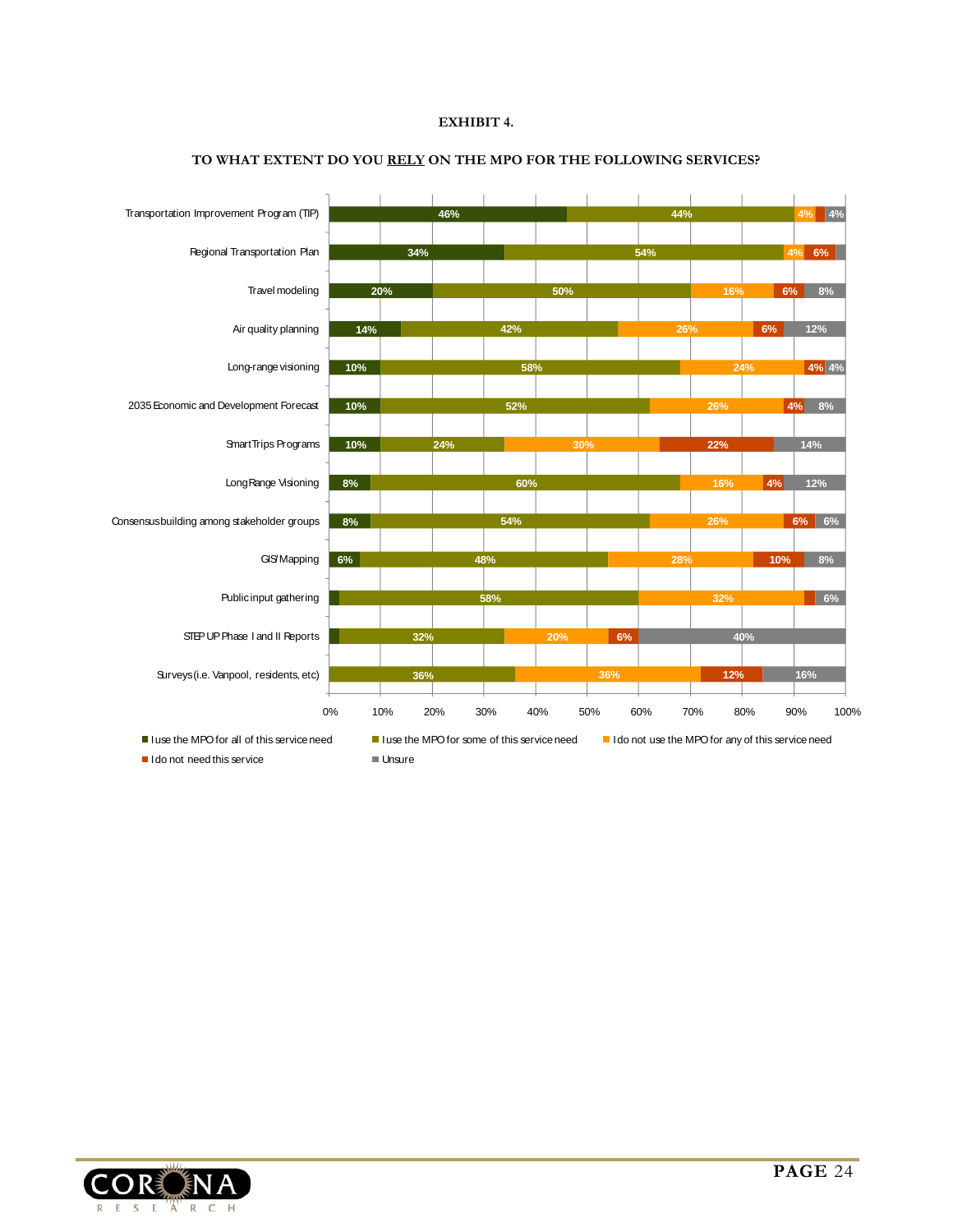#### **EXHIBIT 5.**



#### **HOW USEFUL TO YOU ARE THE FOLLOWING COMMUNICATION MECHANISMS BY THE MPO DIRECTED AT MEMBER GOVERNMENTS?**

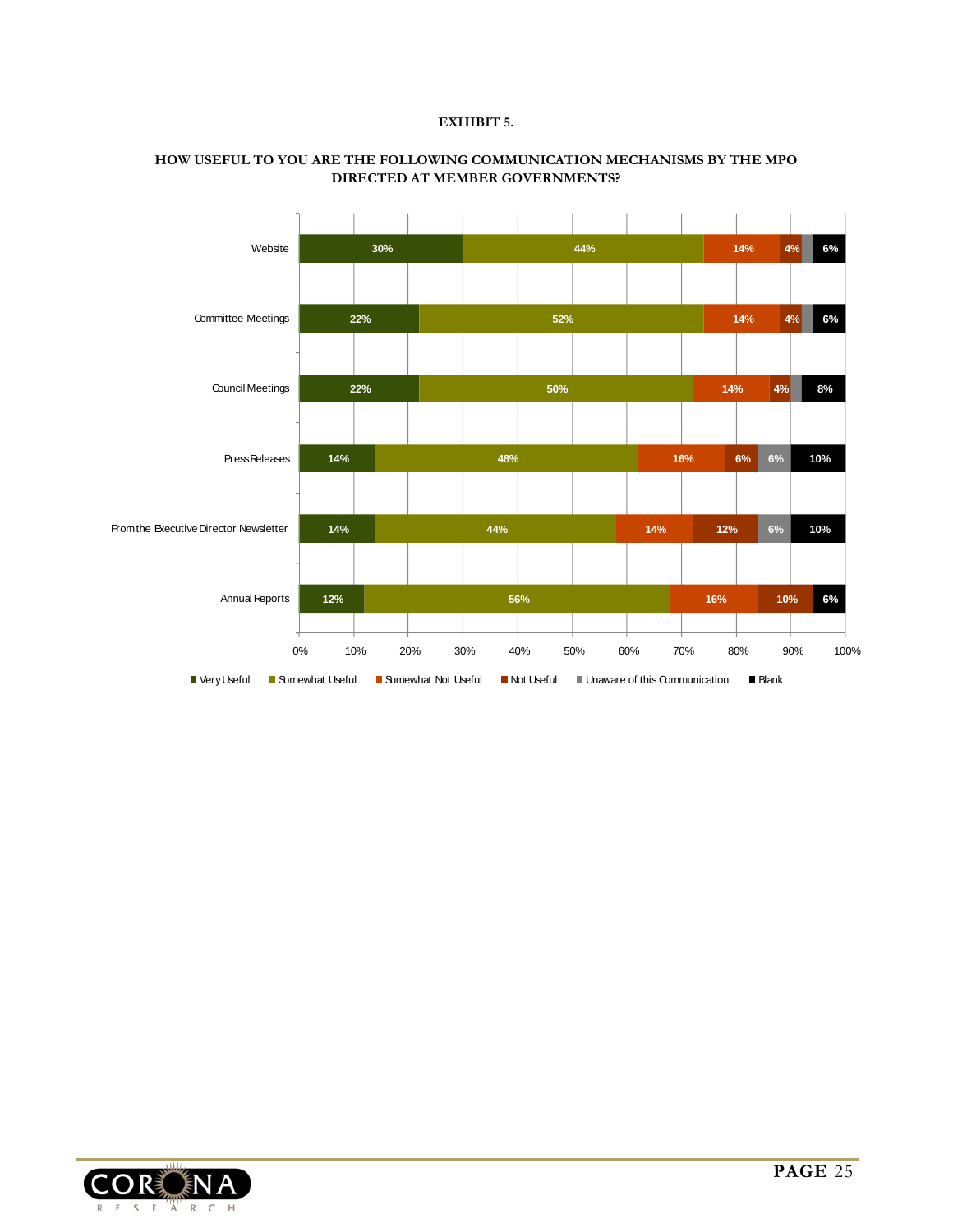#### **EXHIBIT 6.**



#### **HOW SATISFIED ARE YOU WITH THE FOLLOWING SERVICES AND PRODUCTS PROVIDED BY THE MPO?**

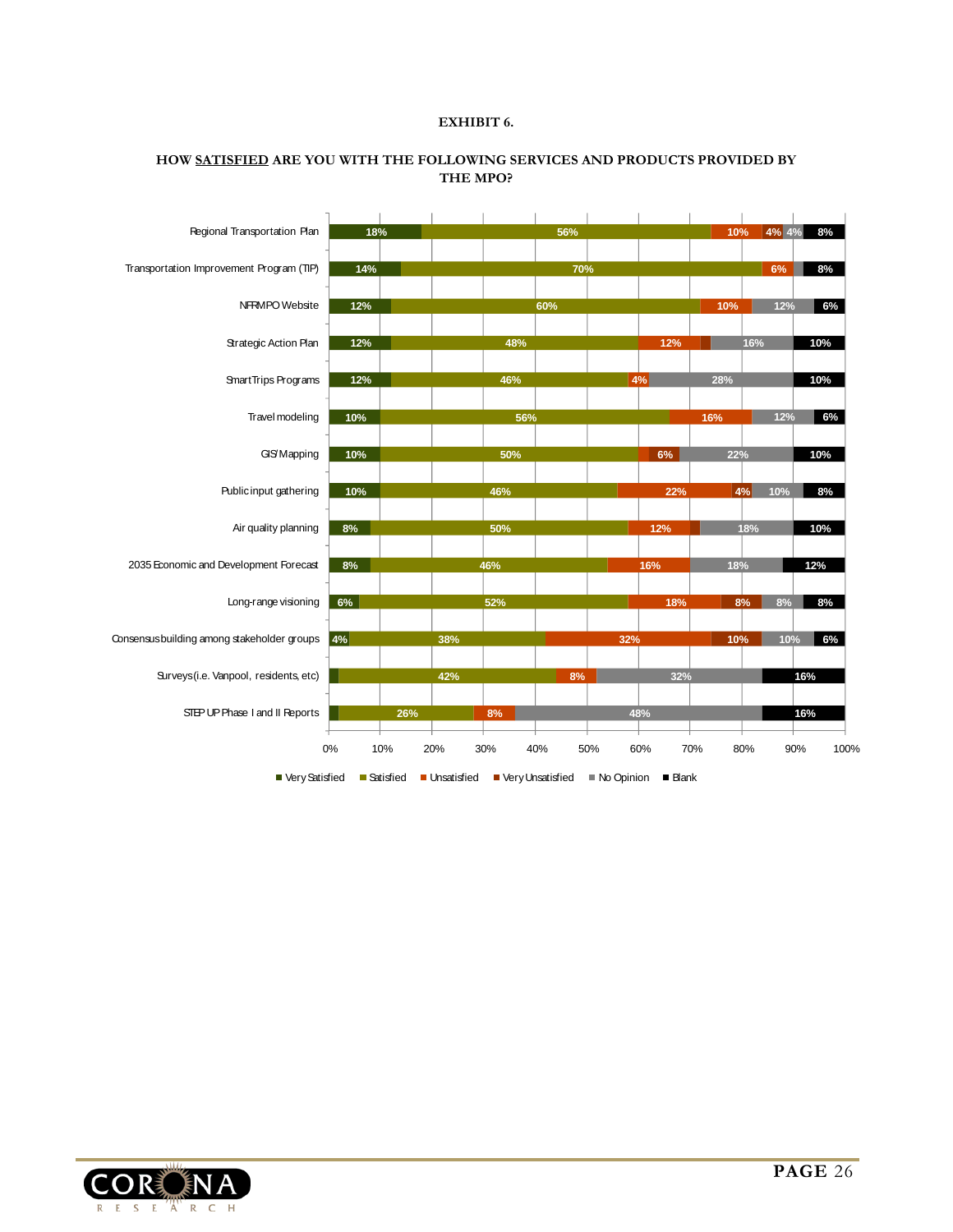#### **EXHIBIT 7.**



#### **HOW LIKELY WOULD YOU BE TO RECOMMEND MEMBERSHIP IN THE MPO? ASSUME OTHER MUNICIPALITIES WANT TO JOIN THE MPO.**



**IF IT WERE SOLELY YOUR DECISION, WOULD YOU CHOOSE TO BELONG TO THE MPO?** 



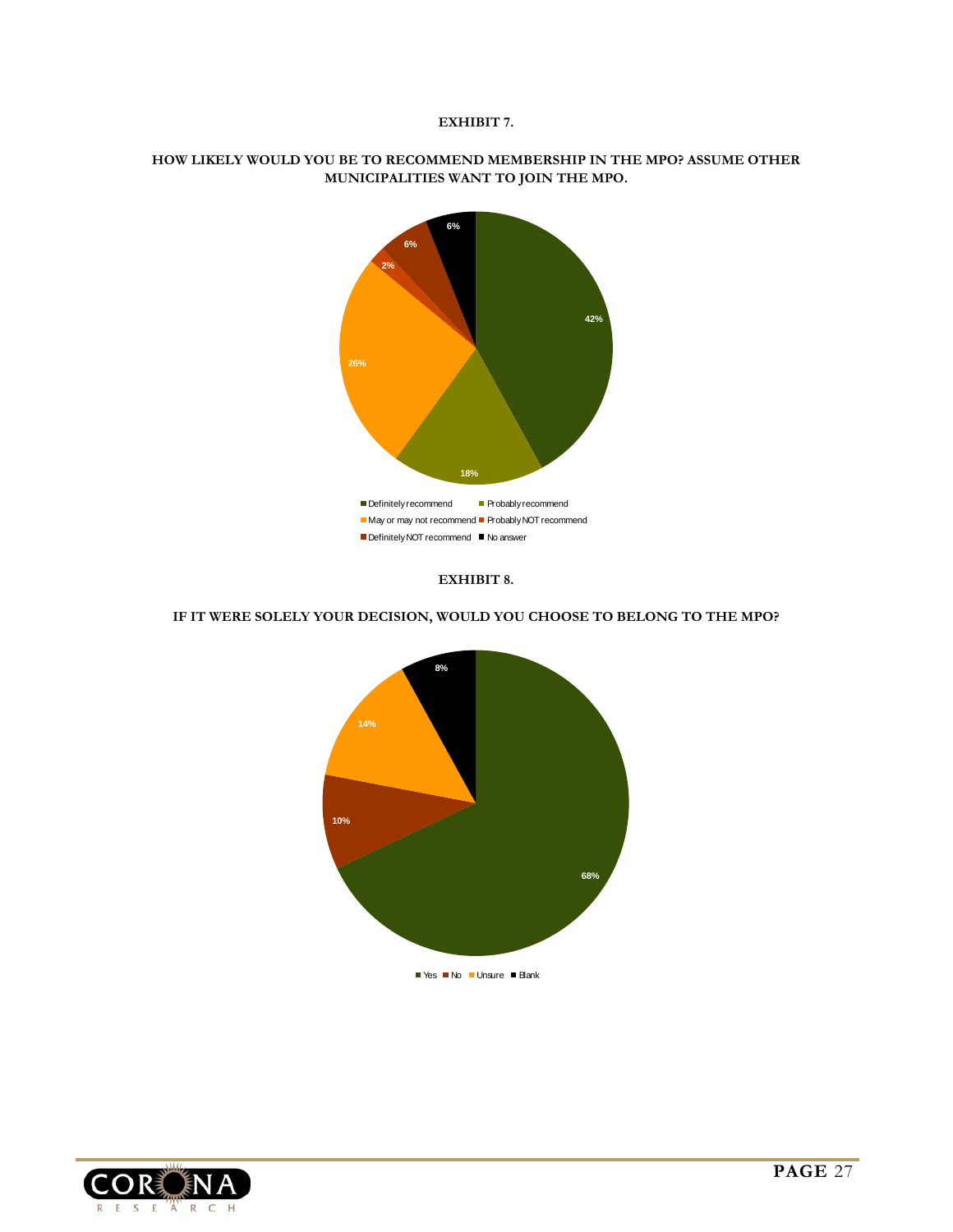#### **CURRENT NEEDS AND POTENTIAL SERVICES**

#### **EXHIBIT 9.**

#### <span id="page-29-0"></span>**THE FOLLOWING IS A LIST OF POTENTIAL NEEDS YOUR COMMUNITY MAY CURRENTLY HAVE. PLEASE INDICATE YOUR LEVEL OF PRIORITY FOR EACH NEED.**



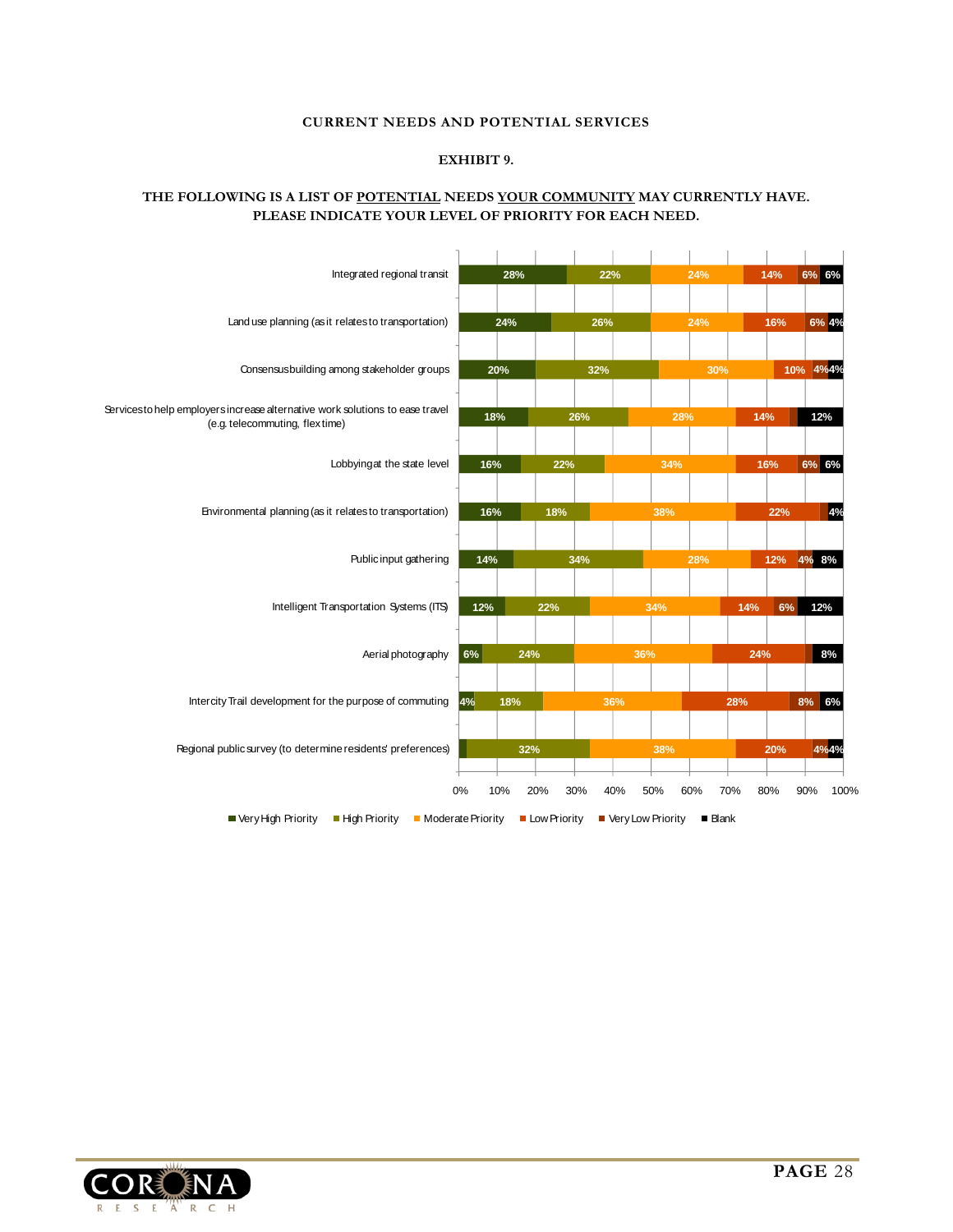#### **EXHIBIT 10.**



#### **FROM THE PREVIOUS LIST, WHAT ARE YOUR TOP THREE PRIORITIES?**

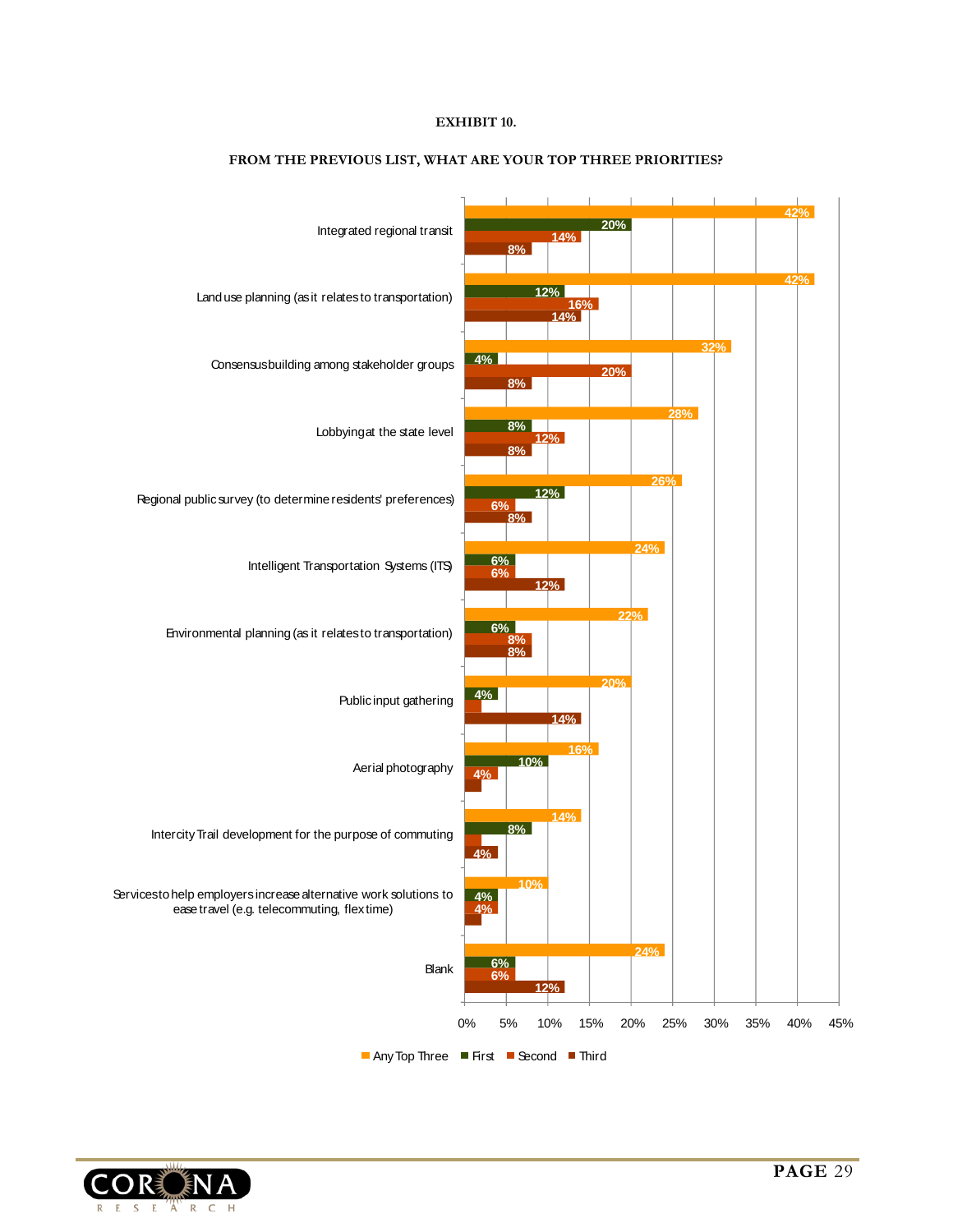#### **EXHIBIT 11.**



#### **HOW VALUABLE WOULD THE FOLLOWING POTENTIAL SERVICES BY THE MPO BE TO YOU?**

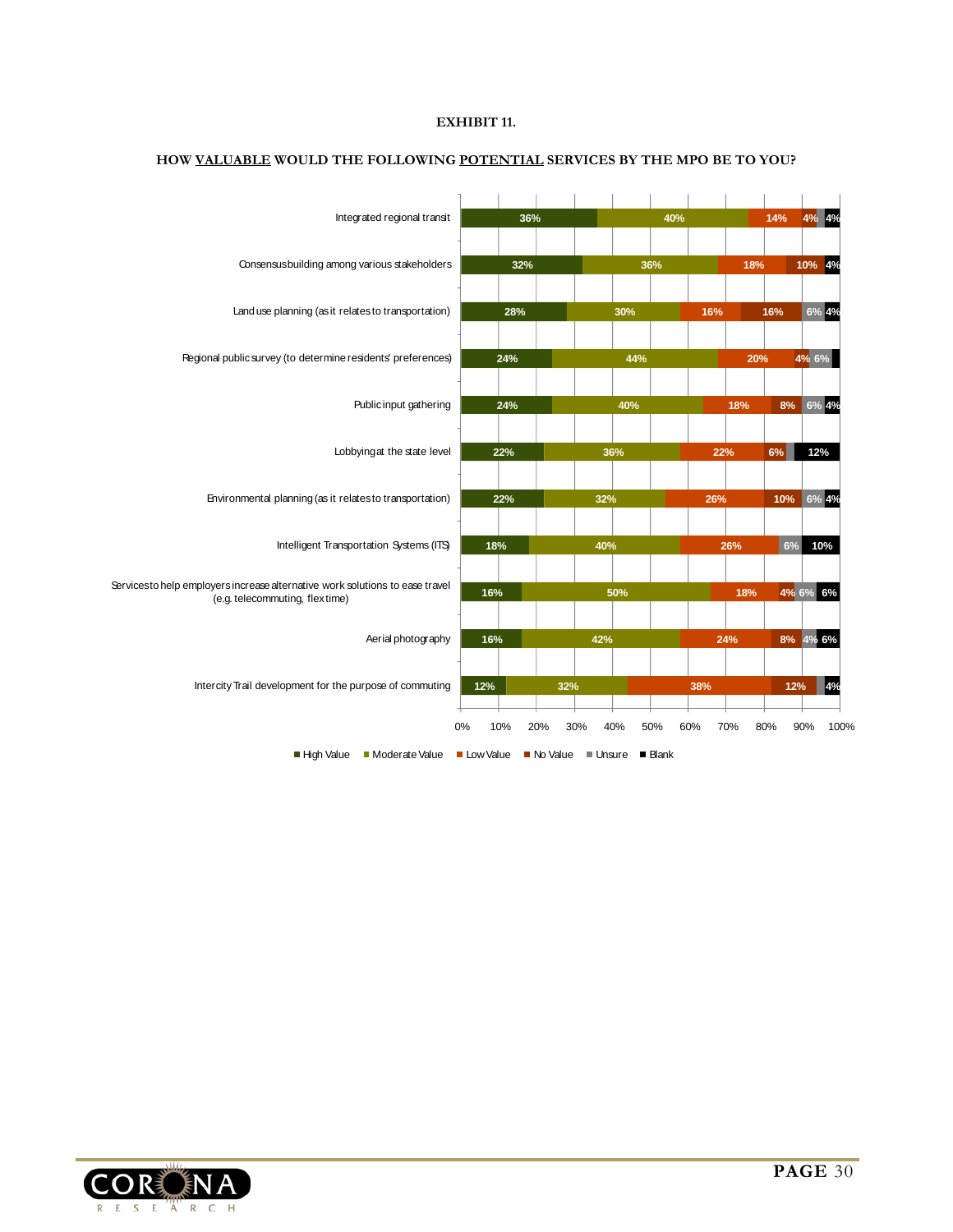#### **EXHIBIT 12.**



#### **FROM THE PREVIOUS LIST, WHAT SERVICES WOULD YOU MOST LIKE TO SEE THE MPO PROVIDE?**

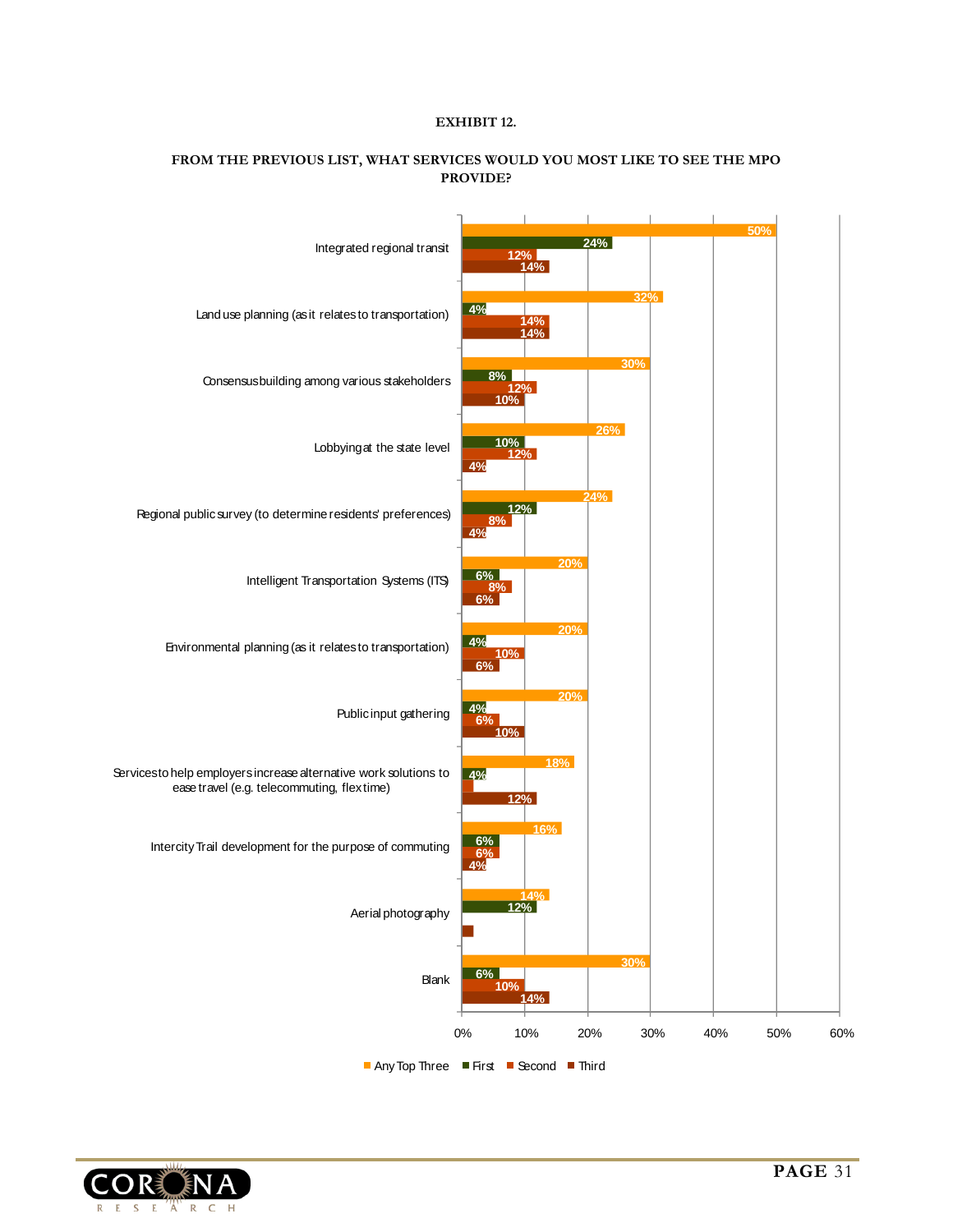#### **REGIONAL ISSUES**

#### **EXHIBIT 13.**

#### <span id="page-33-0"></span>**WHICH OF THE FOLLOWING STATEMENTS BEST DESCRIBES YOUR STANCE TOWARD REGIONAL TRANSPORTATION PLANNING?**



- **There should be more regional transportation planning and coordination** between communities.
- **The current level of regional transportation planning is sufficient.**
- **The current level of regional transportation planning is too much.**
- No answer

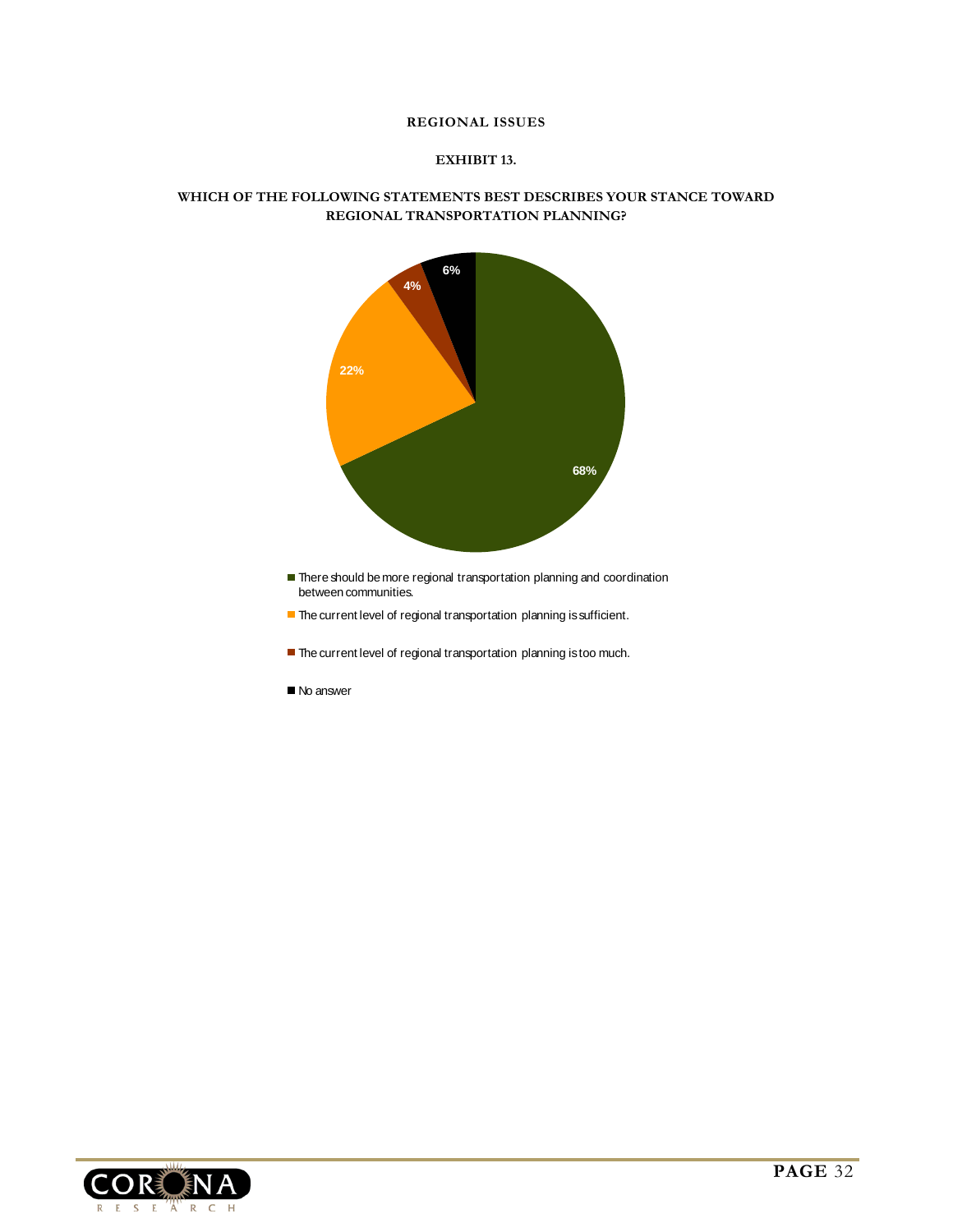#### **EXHIBIT 14.**



#### **HOW MUCH WOULD YOU SUPPORT THE MPO PLAYING A LARGER REGIONAL ROLE WITH THE FOLLOWING SERVICES?**

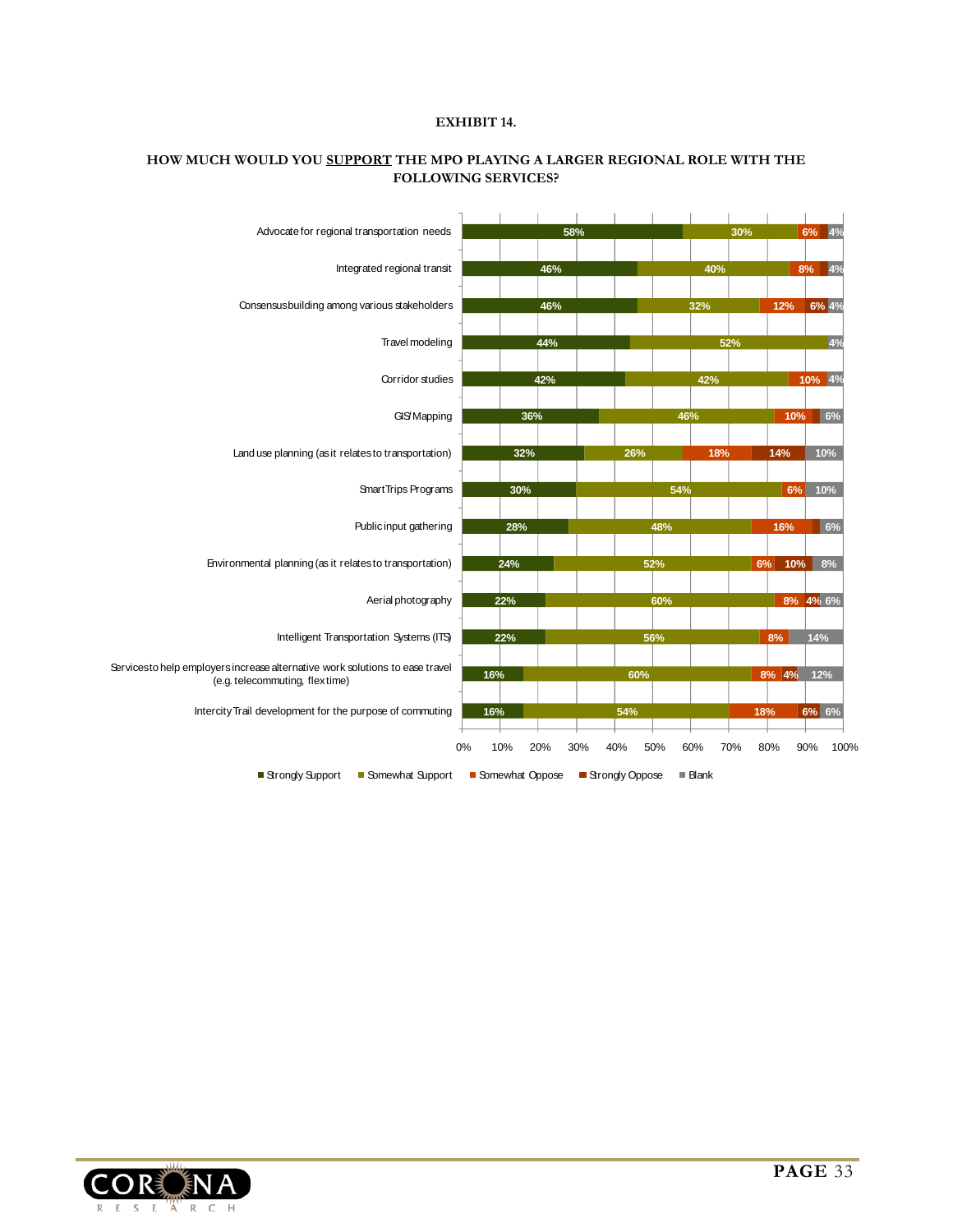#### **EXHIBIT 15.**



#### **BELOW IS A LIST OF POSSIBLE CHALLENGES FACING THE REGION. PLEASE INDICATE HOW BIG OF A PROBLEM EACH ISSUE IS FOR THE REGION.**

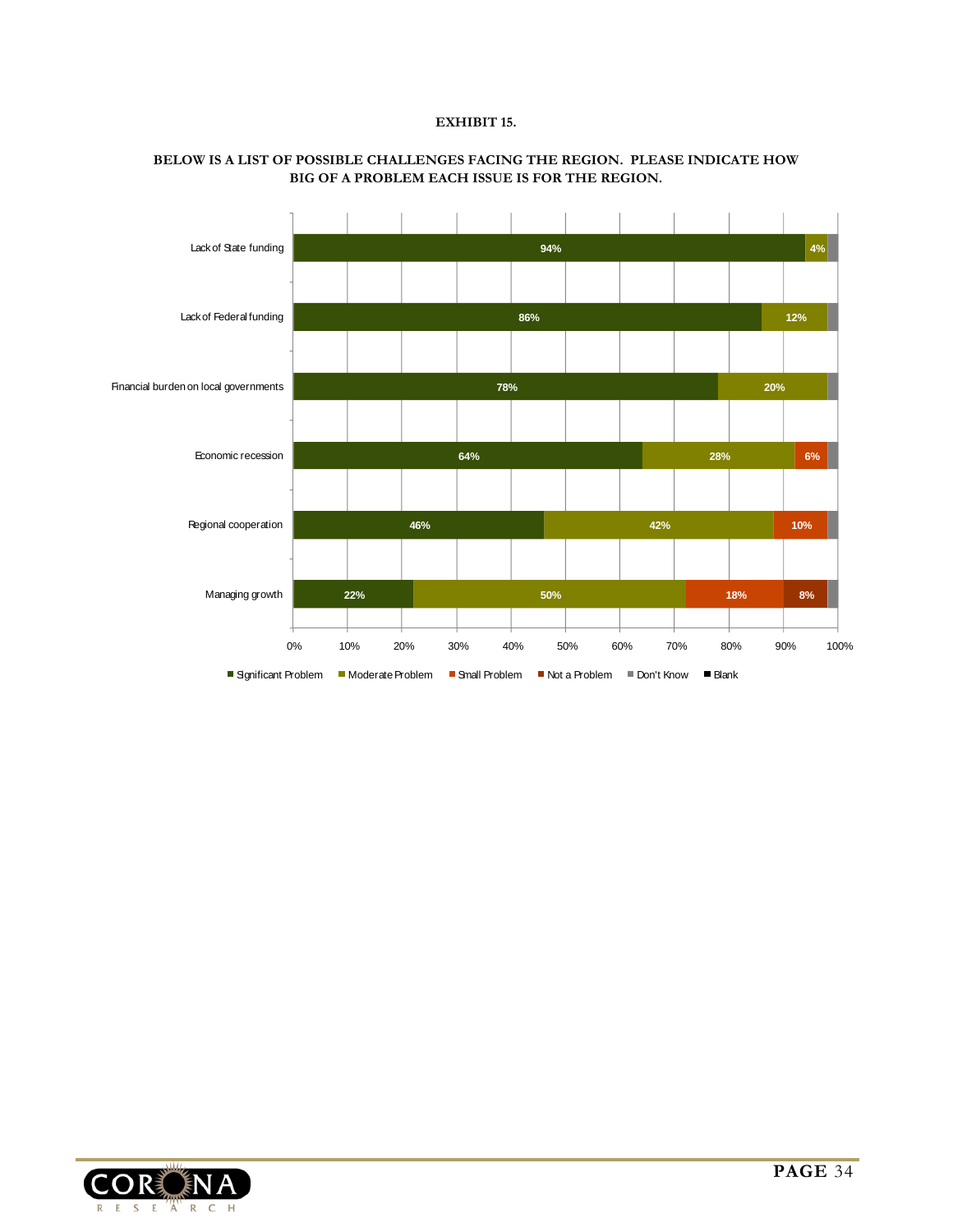#### **EXHIBIT 16.**



#### **PLEASE INDICATE YOUR LEVEL OF AGREEMENT FOR THE FOLLOWING STATEMENTS.**

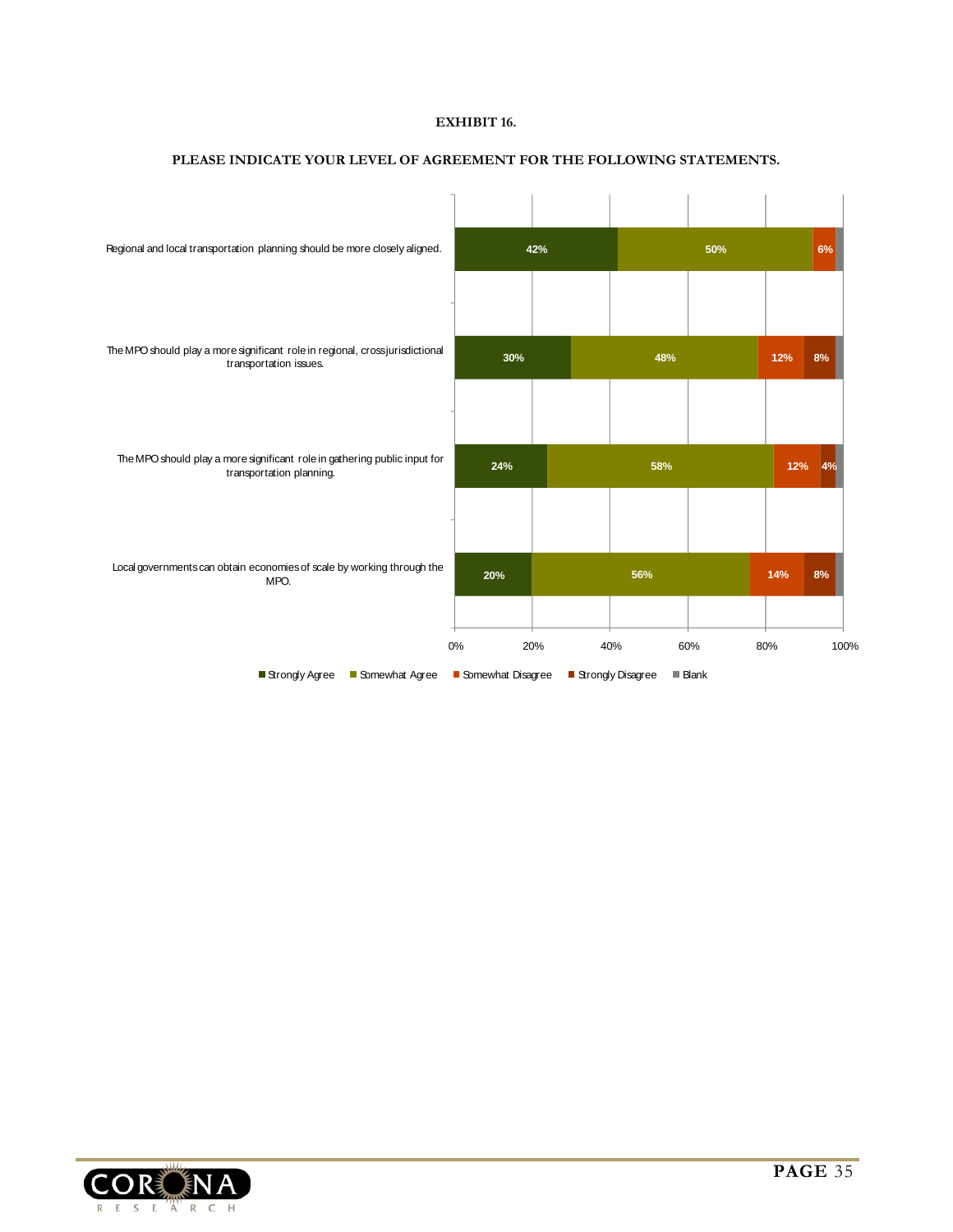#### **OPEN-ENDED RESPONSES**

<span id="page-37-0"></span>This section provides categorized verbatim responses to the several questions that allowed openended responses. Samples of direct quotations are provided below each one; however, to maintain confidentiality, all open-ended responses are not provided.

#### **WHAT CAN BE DONE IN THE REGION TO FACILITATE GREATER COOPERATION BETWEEN LOCAL GOVERNMENTS?**

| <b>Response Category (number of respondents who indicated this response)</b> |
|------------------------------------------------------------------------------|
| Better communications (11)                                                   |
| Create small wins (4)                                                        |
| Revenue/funding suggestions (5)                                              |
| Illustrate bigger picture (4)                                                |
| Improve trust/credibility of MPO (3)                                         |
| Remove MPO from process (2)                                                  |
| Public support/engagement (3)                                                |
| Other responses (3)                                                          |

Sample Responses

*"Open and honest communication."* 

*"Starts with more communication."* 

*"Meeting with our nearby community leaders and finding out what their needs and wants are."* 

*"Open forums."* 

*"Place greater emphasis on actually doing something rather than just planning."* 

*"Facilitate smaller scale successful projects upon which to build."* 

*"Identify areas of common concern and devise win/win approaches to address those areas."* 

*"Tie that cooperation to funding."* 

 *"Show the big picture."* 

*"Mindsets must be engaged in regional thinking."* 

*"MPO needs to be more respectful and responsible to unique needs of different communities."* 

*"Build trust, reduce parochialism."* 

*"Remove the MPO from the process, it is clear the MPO has their own agenda."* 

*"Let local governments work with each other. There is no need for a middle man."* 

*"Citizens should elect officials who will act regionally."* 

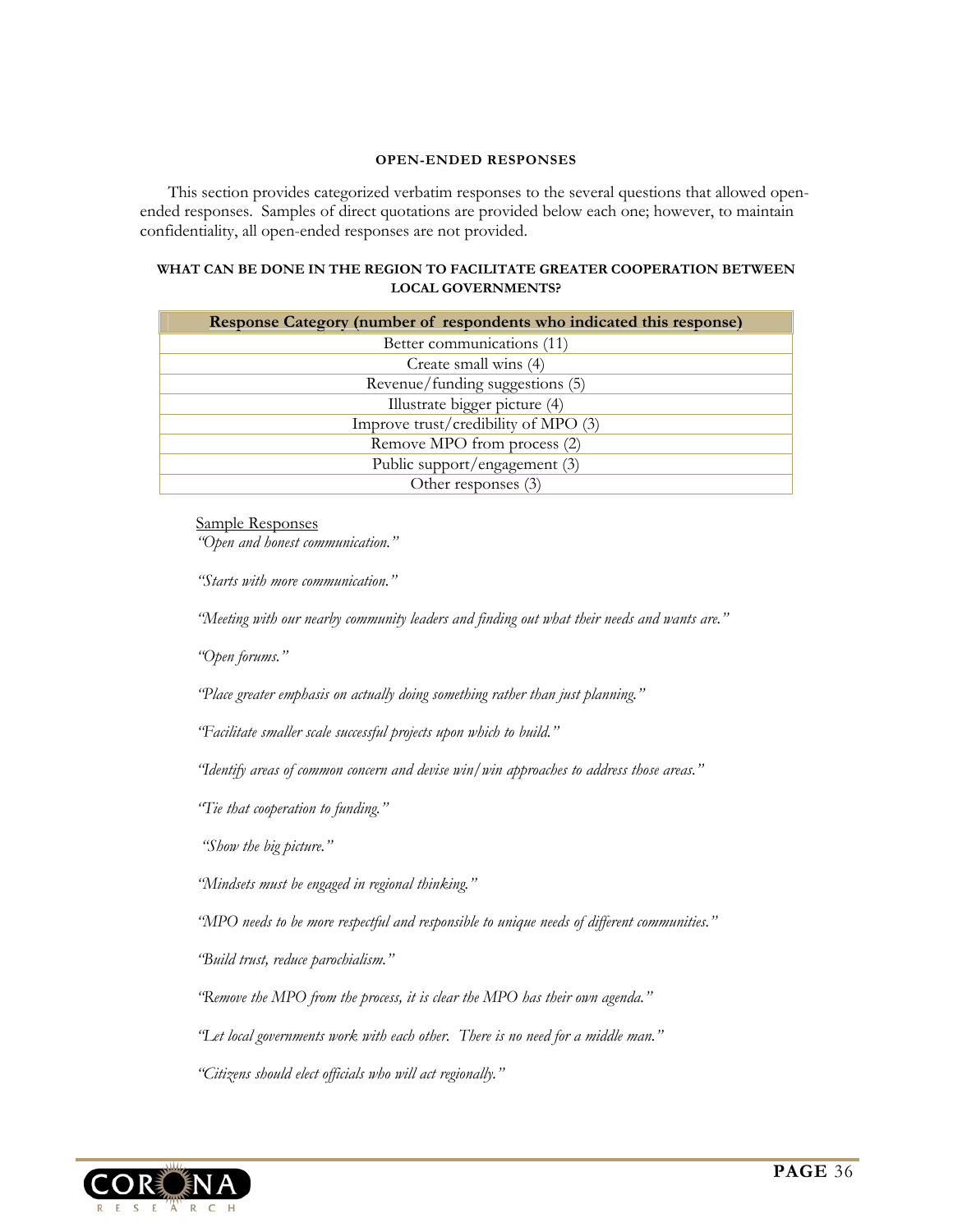#### **WHAT DO YOU BELIEVE ARE THE TOP 2-3 STRENGTHS OF THE NFRMPO? WHAT DO YOU BELIEVE ARE THE TOP 2-3 CHALLENGES THAT THE NFRMPO MUST OVERCOME? WHEN RESPONDING, PLEASE CONSIDER OBSTACLES BESIDES MONEY AND FUNDING.**

| Response Category (number of respondents who indicated this response) |                                                               |  |
|-----------------------------------------------------------------------|---------------------------------------------------------------|--|
| <b>Strengths</b> <i>[Top 3 combined]</i>                              | <b>Weaknesses</b> <i>[Top 3 combined]</i>                     |  |
| Regional approach (36)                                                | Regional cooperation/balance (45)                             |  |
| Staff and expertise (18)                                              | Leadership (10)                                               |  |
| Funding and resources (10)                                            | Funding (9)                                                   |  |
| Specific programs (5)                                                 | Specific programs/initiatives (9)                             |  |
| Planning (13)                                                         | Insufficient planning and vision by member<br>governments (7) |  |
| Information and education (13)                                        | NFRMPO Agenda (7)                                             |  |
| Other responses (5)                                                   | Expanding scope of services (6)                               |  |
|                                                                       | Communication (5)                                             |  |
|                                                                       | Planning council (3)                                          |  |
|                                                                       | Other specific to MPO (3)                                     |  |
|                                                                       | Other responses (3)                                           |  |

Sample Responses for "Strengths" *"Regional coordination."* 

*"Regional forum."* 

*"Bringing local governments together."* 

*"Regional voice."* 

*"MPO has a natural design to promote regional discussions."* 

*"Regional transportation planning."* 

*"Regional perspective."* 

*"Dedicated staff."* 

*"Skilled, experienced staff."* 

*"Knowledgeable staff."* 

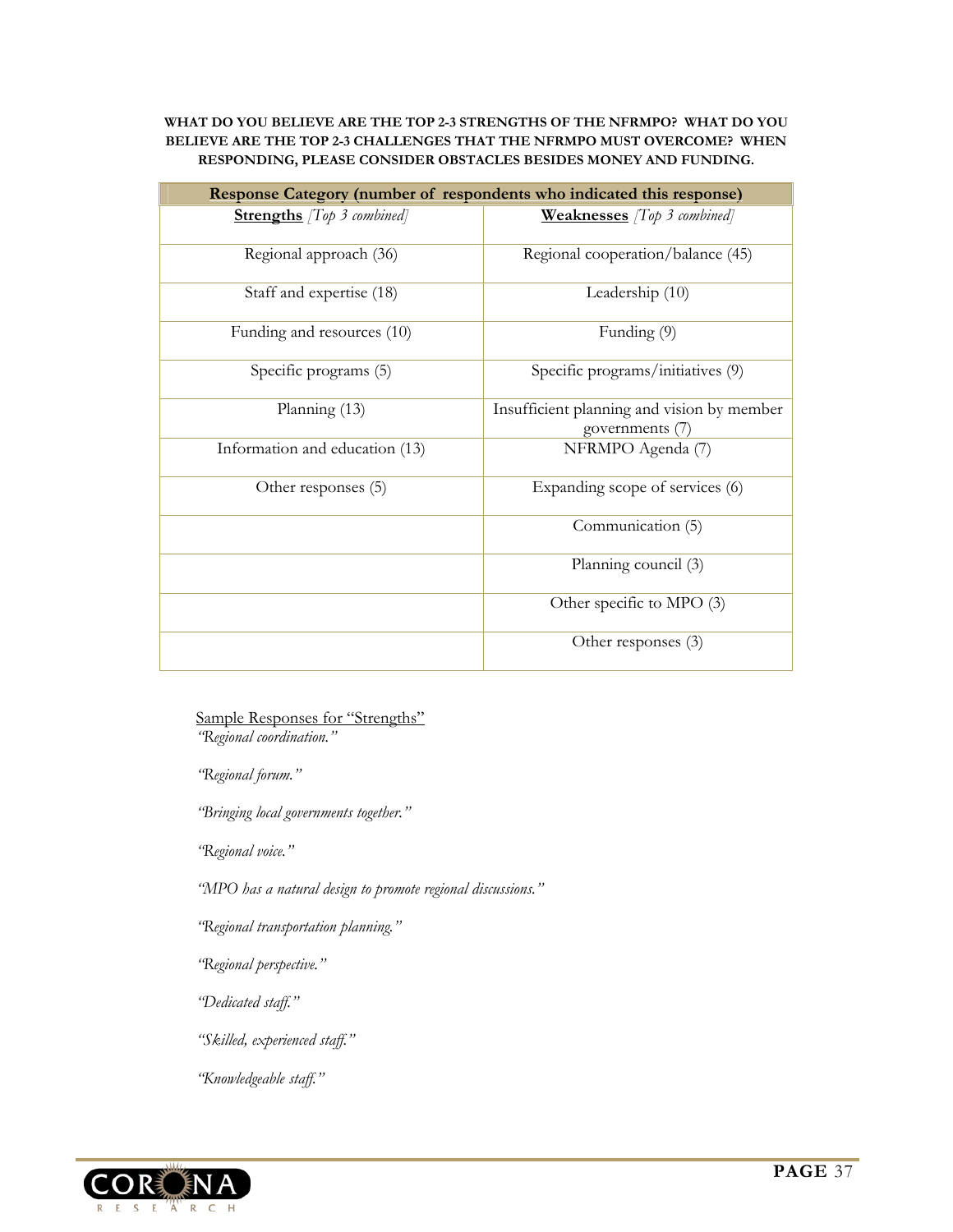*"Sharp technical staff."* 

*"Long term modeling."* 

*"Visioning that includes transit."* 

*"Regional project potential."* 

*"Regional databases & interpretive maps."* 

*"Provides regional leadership."* 

*"Education and information to elected officials."* 

*"Conduit from small towns to large towns."* 

*"Provides resources to cities/towns."* 

*"Providing information for decision making."* 

*"Knowledge of the area and issues."* 

*"Part of the solution for transportation in region."* 

*"Regional and long-term perspectives."* 

*"Regional services to member governments."* 

*"Travel modeling assistance."* 

*"Smart Trips program."* 

*"Interaction with CDOT."* 

*"Experience."* 

*"Gathers useful information on a regional level."* 

Sample Responses for "Challenges" *"Bringing all the communities together in regional cooperation."* 

*"Building trust amongst the member communities."* 

*"Consensus building."* 

*"It will always be a challenge to convince people that we are a region."* 

*"Variation of needs."* 

*"Parochial attitudes."* 

*"Lack of defined transportation policy among some jurisdictions."* 

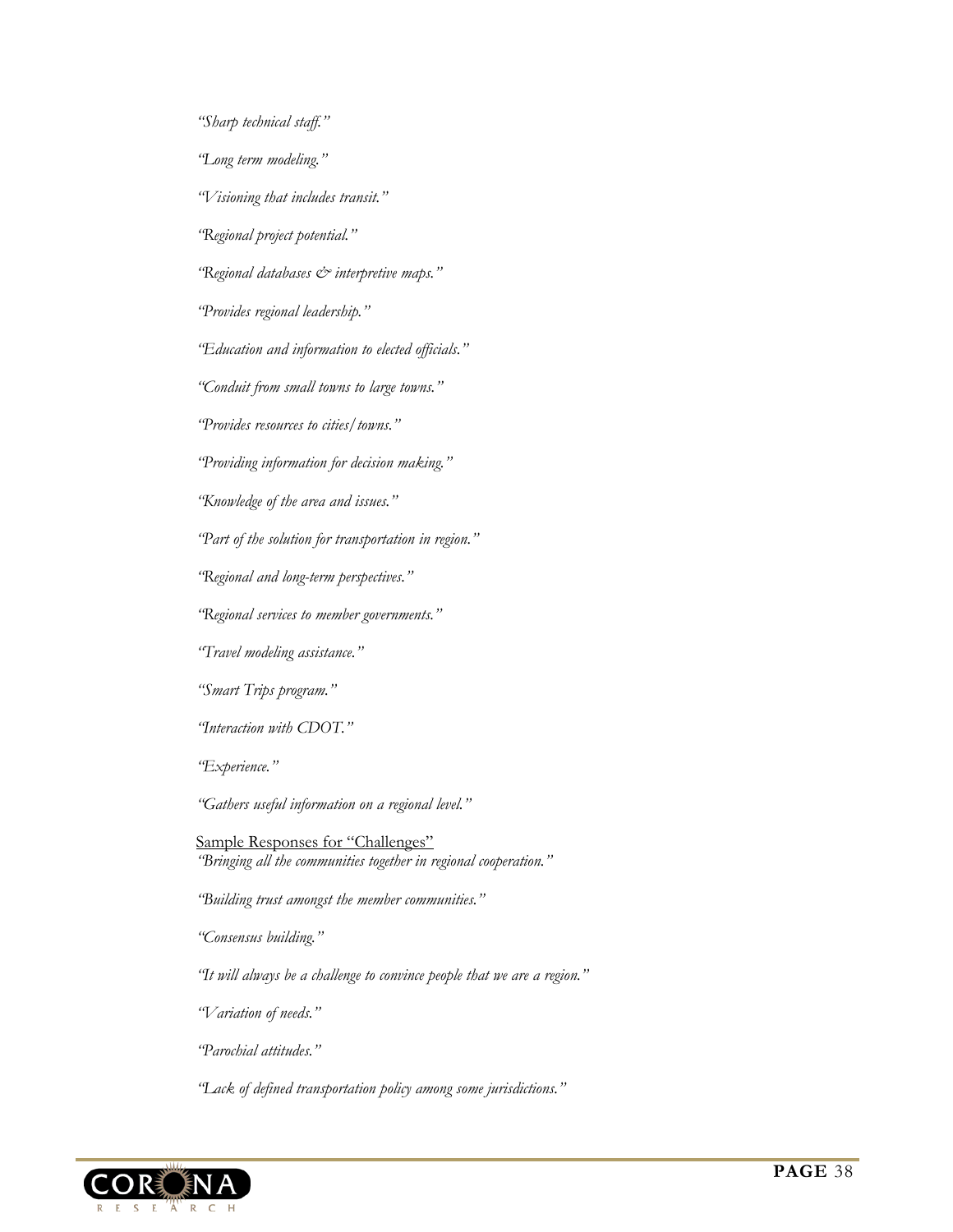*"Sales tax competition between member governments."* 

*"Territorial resistance."* 

*"How to get very diverse communities to work together."* 

*"Being considerate of all members needs."* 

*"Understanding differences between large and small communities."* 

*"Member government suspicions of MPO."* 

*"Poor executive leadership."* 

*"Distrust of some staff's personal agendas."* 

*"Lack of funding."* 

 *"More federal funding."* 

*"State government."* 

*"Improve existing infrastructure."* 

*"Possibility of mass transit."* 

*"Getting involved in areas beyond transportation."* 

*"Too much planning, too little action."* 

*"Seem to be out to justify expanding scope of services & involvement."* 

*"Operating with hidden agendas."* 

*"Need to improve MPO's objectivity and credibility around the region."* 

*"Lack of weighted voting on council."* 

*"Getting better interaction from board members."* 

*"Gaining trust of MPO member organizations."* 

*"Communication with committees."* 

*"Reluctance of municipalities to look ahead."* 

*"Bad planning by some members."* 

*"Local government inability to think regionally."* 

*"Would like to see 'tangible indicators' of NFRMPO impacts."* 

*"MPO is just another bureaucratic process."* 

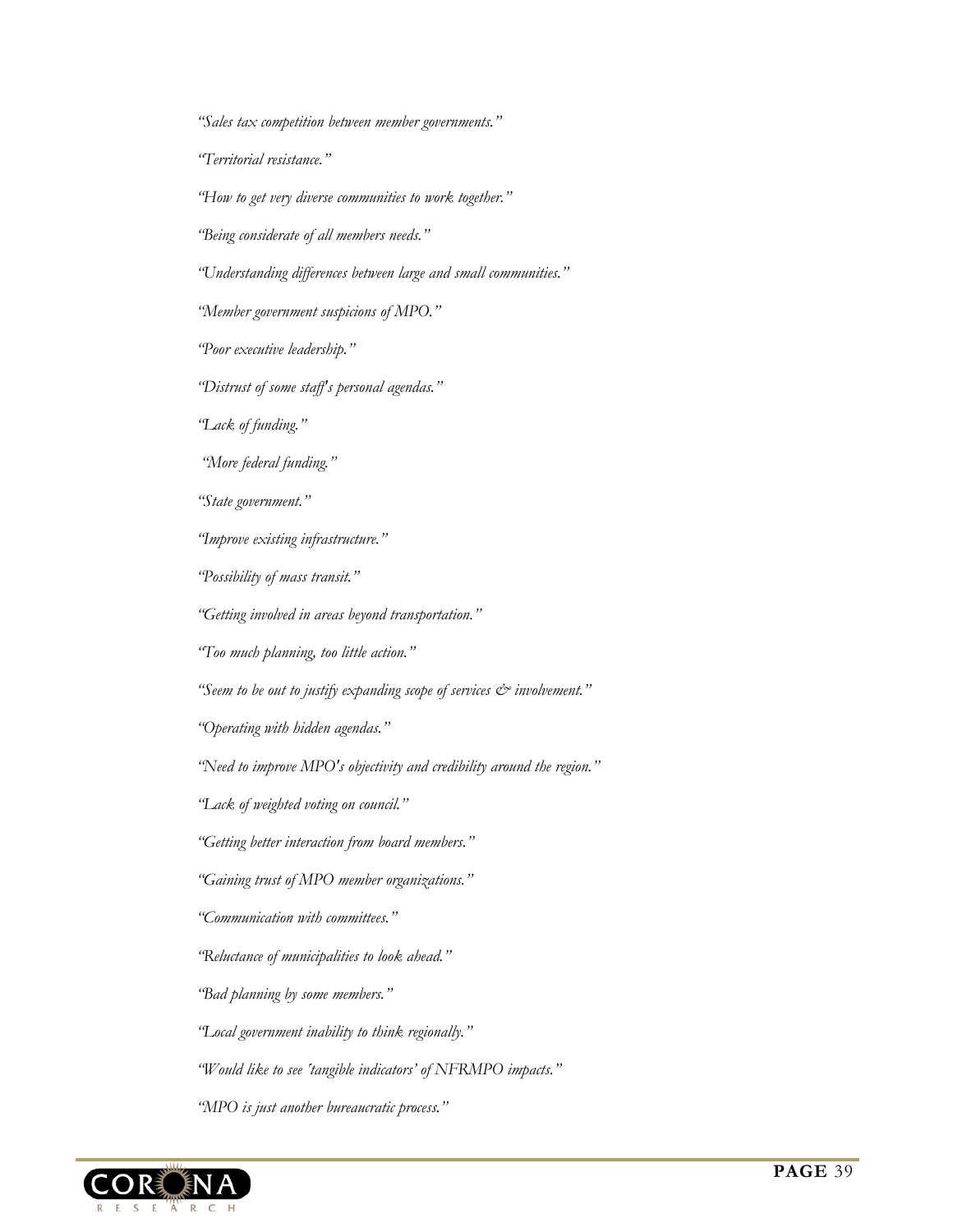| <b>Response Category (number of respondents who indicated this response)</b> |
|------------------------------------------------------------------------------|
| Land use planning (11)                                                       |
| Political issues (3)                                                         |
| Other responses (10)                                                         |
| None/Unsure (7)                                                              |

#### **ARE THERE ANY AREAS IN WHICH YOU DON'T THINK THE MPO SHOULD BE INVOLVED?**

Sample Responses

*"Land use planning coordination is fine, but responsibility for land use planning resides at the local level."* 

*"Local land use planning."* 

*"In the last RTA effort the MPO crossed the line from staff support into political intervention."* 

*"In my opinion when the MPO is seen as a jumping point for regional government."* 

*"Services that go too far beyond transportation aren't appropriate for the MPO to take on."* 

*"Internal jurisdictional issues."* 

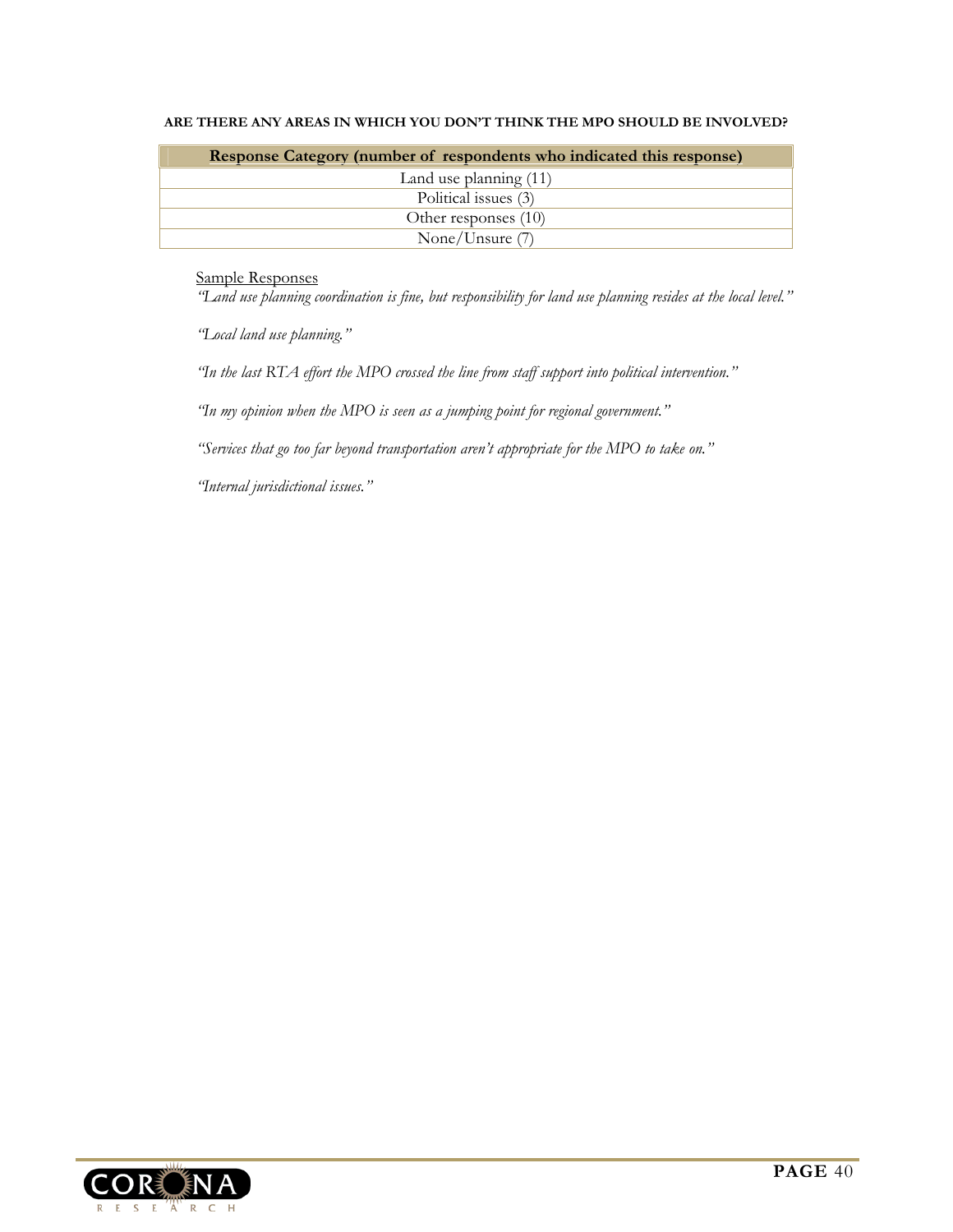#### **WHY WOULD YOU CHOOSE TO BELONG (OR CONTINUE TO BELONG) TO THE MPO?**

#### **WHY WOULD YOU CHOOSE NOT TO BELONG TO THE MPO?**

#### **WHY ARE YOU UNSURE ABOUT BELONGING TO THE MPO?**

#### **[BASED ON PREVIOUS ANSWERS TO "IF IT WERE SOLELY YOUR DECISION, WOULD YOU CHOOSE TO BELONG TO THE MPO?"]**

| Response Category (number of respondents who indicated this response) |                                                            |                                                                |  |
|-----------------------------------------------------------------------|------------------------------------------------------------|----------------------------------------------------------------|--|
| Responses from<br>Respondents who Indicated<br>"Yes"                  | <u>Responses from</u><br>Respondents who Indicated<br>"No" | <u>Responses from</u><br>Respondents who Indicated<br>"Unsure" |  |
| Regional benefits<br>[communications,<br>perspective, planning] (24)  | Ineffectiveness (2)                                        | Too much planning/focus<br>on processes (4)                    |  |
| Resources [expertise,<br>services, funding] (6)                       | MPO agenda (2)                                             | Political concerns (2)                                         |  |
| Other responses (1)                                                   |                                                            | Other responses (1)                                            |  |

#### Sample Responses for "Yes"

*"The MPO provides for regional communication and cooperation."* 

*"Potential exists for regional discussion and cooperation."* 

*"Because of strong need for regional perspective, regional planning, comprehensive approach to transportation, and efficiencies of scale."* 

*"Regional perspective, communication, facilitation efforts."* 

*"The importance of coordinating regional planning."* 

*"Spirit of cooperation/regionalism."* 

*"Great place for collaboration and regionalism."* 

*"To connect with other local governments."* 

*"The MPO can provide data/information/expertise to help jurisdictions make informed decisions."* 

*"Ability to obtain funding for projects."* 

*"I have found MPO representatives to be knowledgeable, helpful and forthright."* 

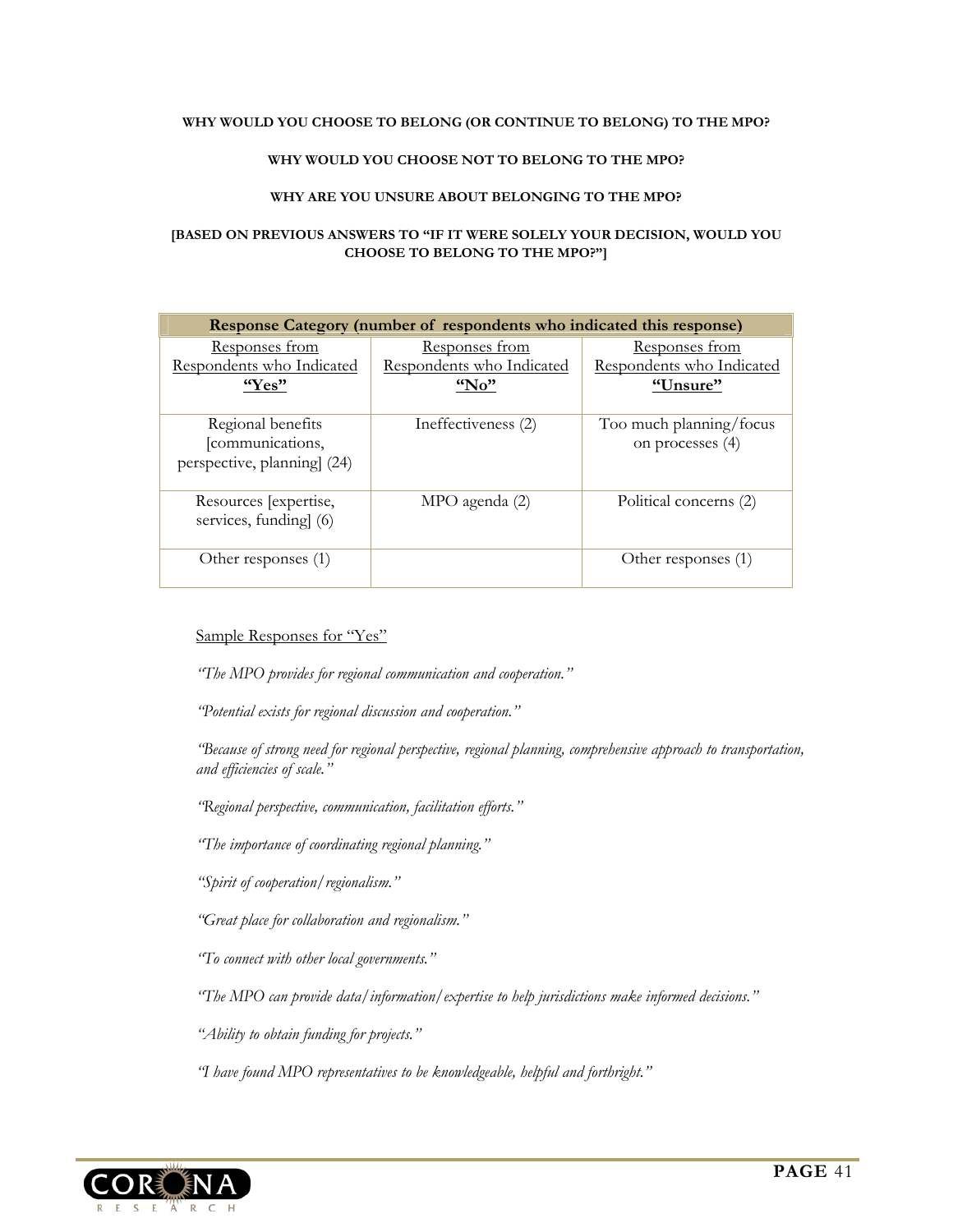#### Sample Responses for "No"

*"Ineffective."* 

*"Lack of trust due to there always being a hidden agenda."* 

#### Sample Responses for "Unsure"

*"I think the MPO is too focused on planning as an end to itself."* 

*"Too much research."* 

*" MPO seems to favor some communities over others."* 

*"Political intervention."* 

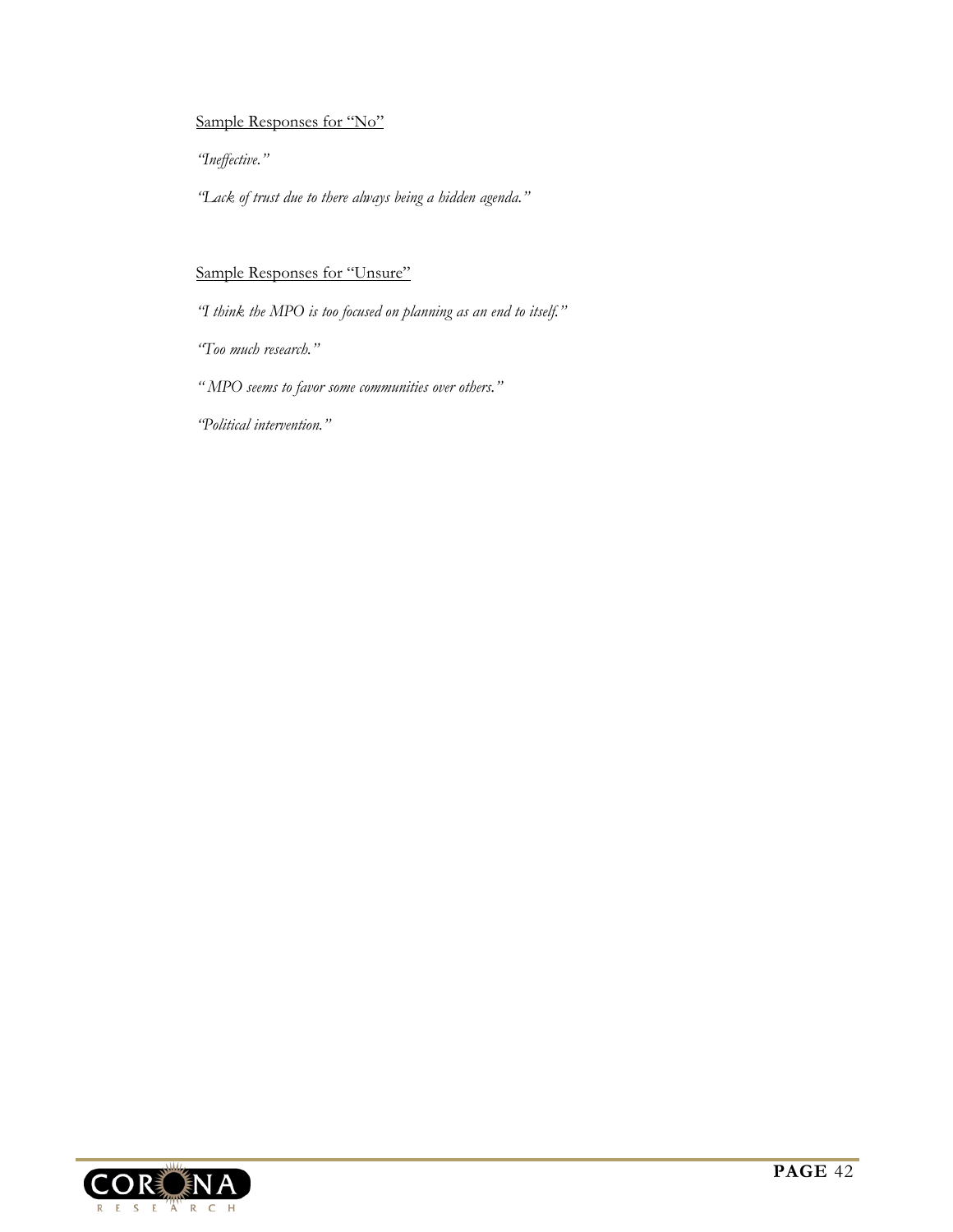|  |  |  |  |  | ARE THERE ANY ADDITIONAL COMMENTS YOU WOULD LIKE TO SHARE ABOUT THE NFRMPO? |  |
|--|--|--|--|--|-----------------------------------------------------------------------------|--|
|--|--|--|--|--|-----------------------------------------------------------------------------|--|

| <b>Response Category (number of respondents who indicated this response)</b> |  |  |  |
|------------------------------------------------------------------------------|--|--|--|
| Trust issues with NFRMPO (5)                                                 |  |  |  |
| Great staff (2)                                                              |  |  |  |
| Build on strengths/focus on facilitating (2)                                 |  |  |  |
| Specific transportation suggestions (2)                                      |  |  |  |
| Member involvement (2)                                                       |  |  |  |
| Other responses (6)                                                          |  |  |  |
| No additional comment (2)                                                    |  |  |  |

Sample Responses *"Great staff."* 

*"I believe the MPO needs to build on its strengths and expand some services such as Travel Forecast Modeling."* 

*"The MPO suffers from distrust by various entities due to a history of manipulation by a particular MPO staff member. This is a serious impediment to cooperation among operations level personnel of jurisdictions within the MPO. It seriously reduces the trust level among these entities."* 

*"The current status of our MPO provides little benefit to the citizens of our region."* 

*"Sometimes it seems to get off-track because members don't make it a priority."* 

*"MPO should be inclusive of ALL communities."* 

*"Embrace Colorado will be a total waste of time and resources."*